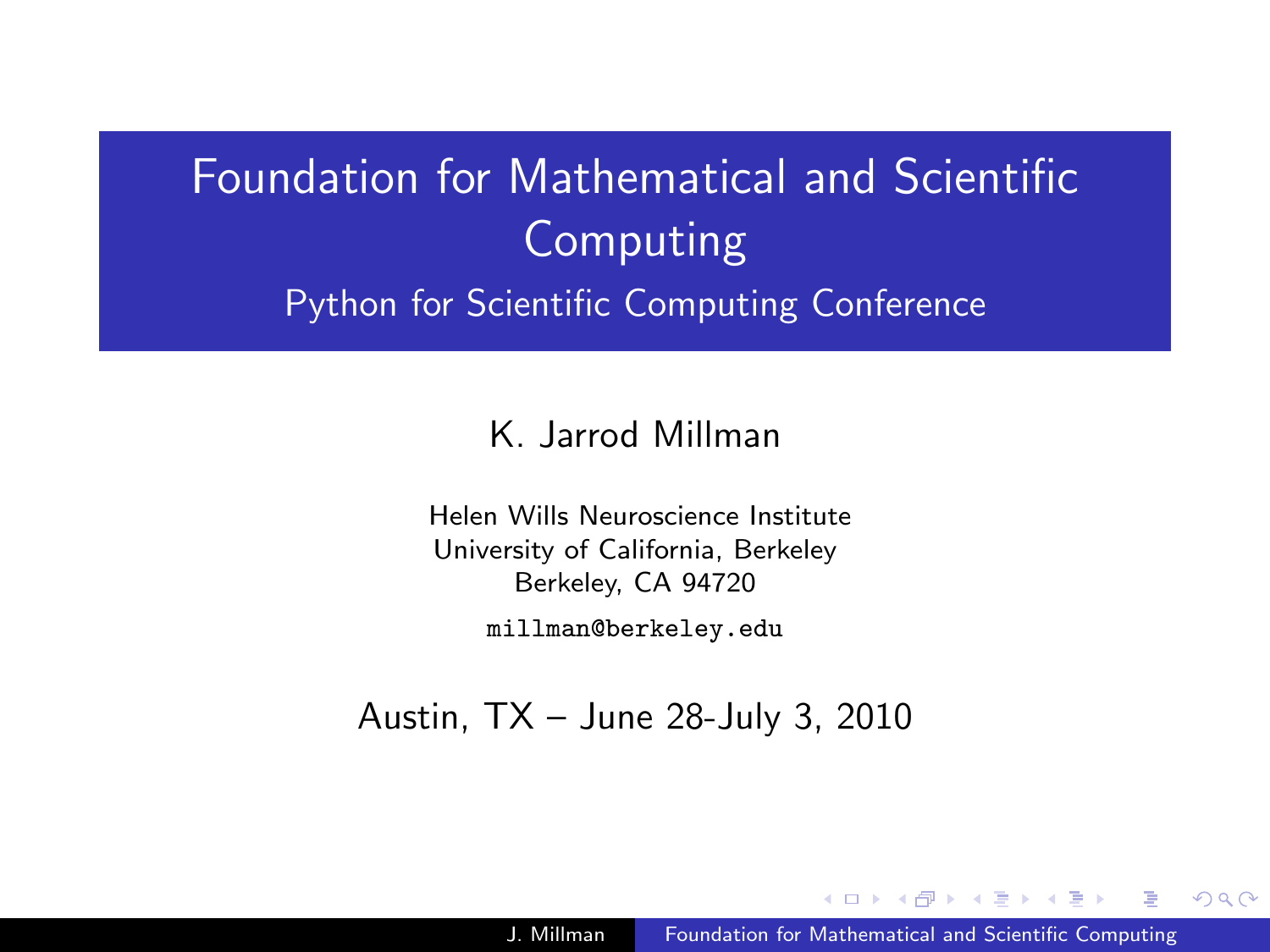# 1. What is it?

■ Purpose & aims

メロメメ 御 メメ きょく ミメー

唐山  $2990$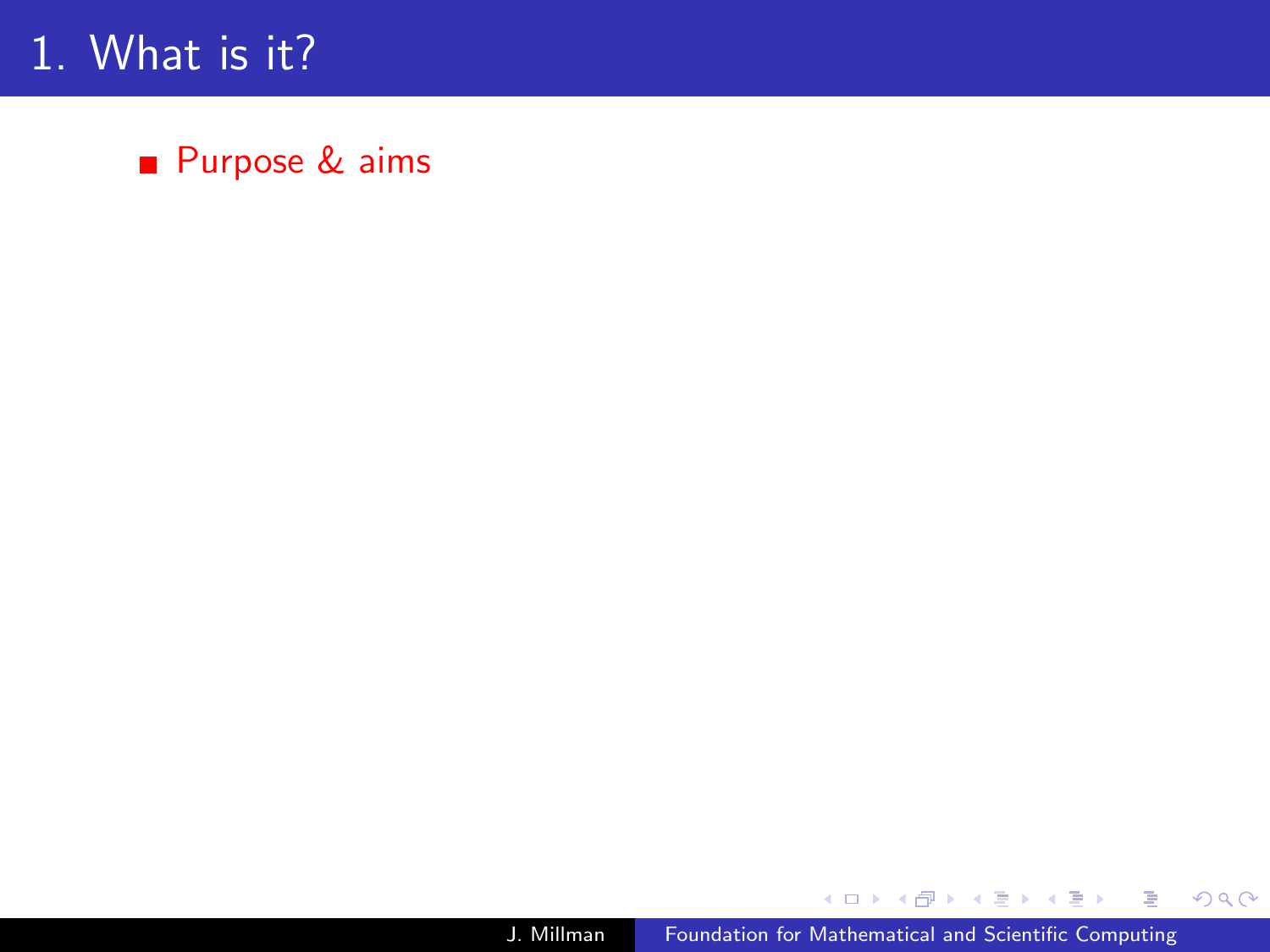# 1. What is it?

**Purpose & aims** 

Computing revolution & science

**何 ▶ ( 三 ) ( 三 )** 

 $299$ 

э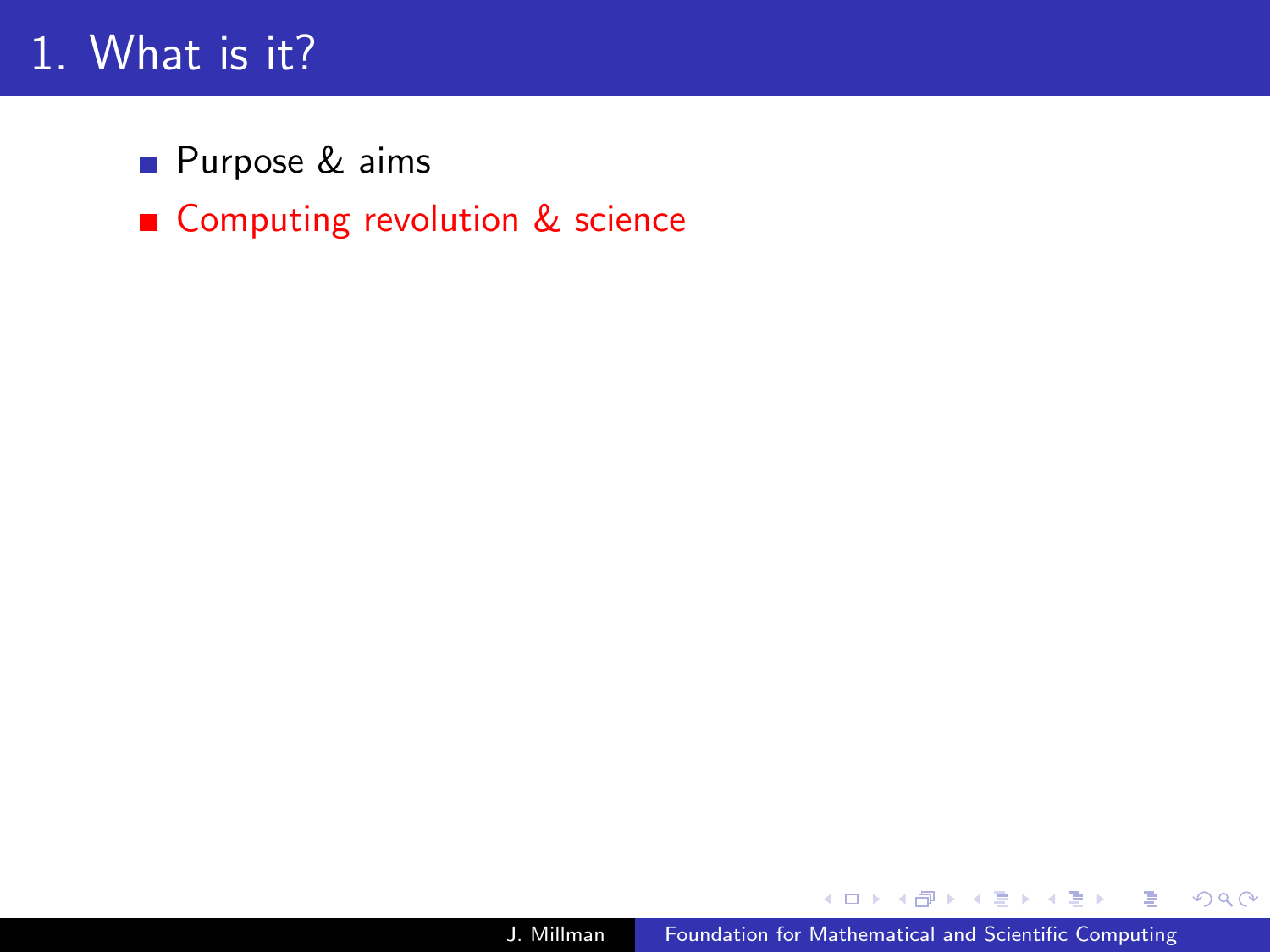# 1. What is it?

- **Purpose & aims**
- Computing revolution & science
- Status & next steps

御 ▶ ヨ ヨ ▶ ヨ ヨ

 $\mathbf{h}$ ∍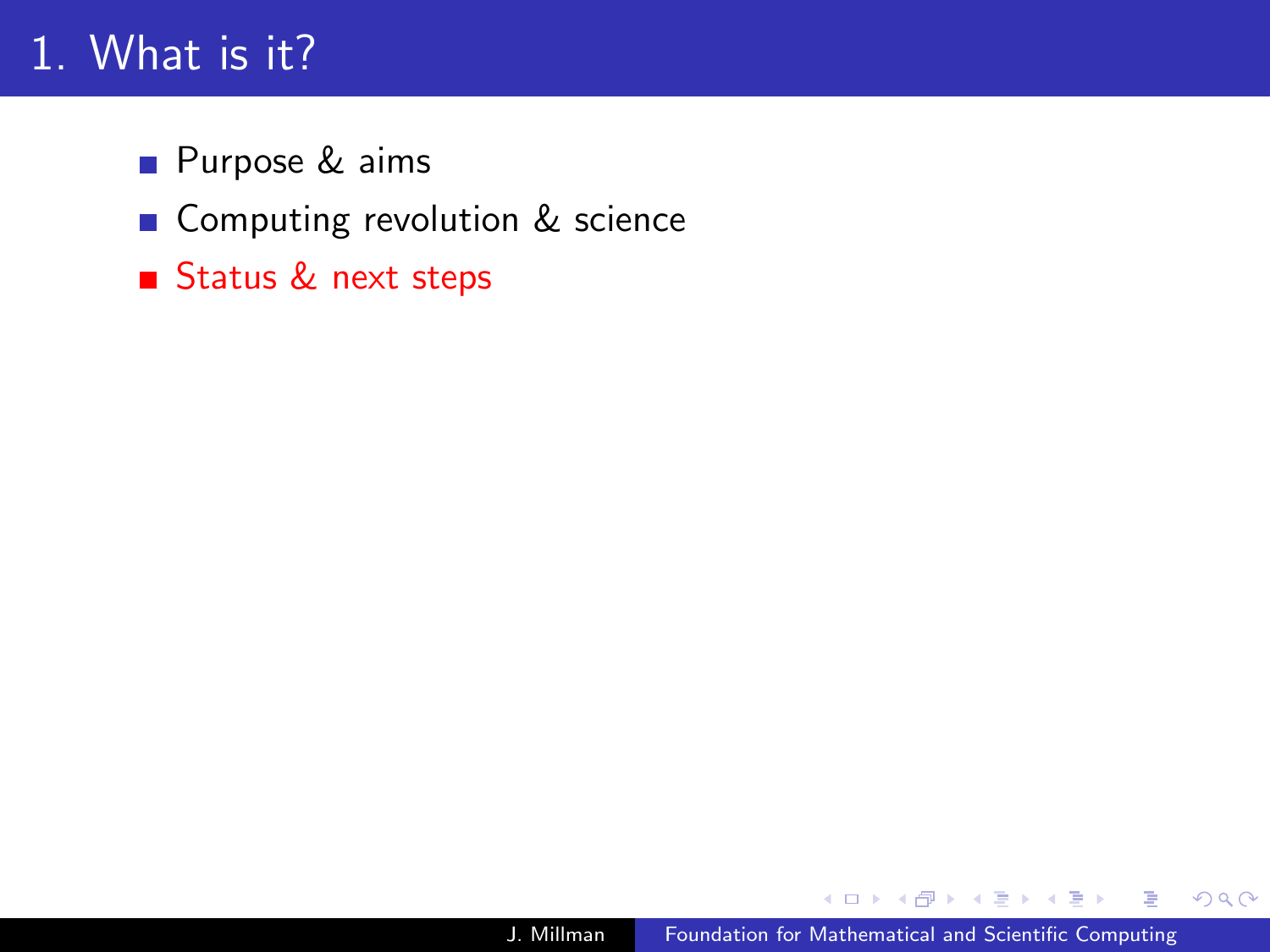# The Foundation

Our purpose is to ensure unrestricted access to the best computational tools for research and education in mathematics, science, and engineering. Our aim is to do this primarily by fostering existing efforts and communities.

 $\Omega$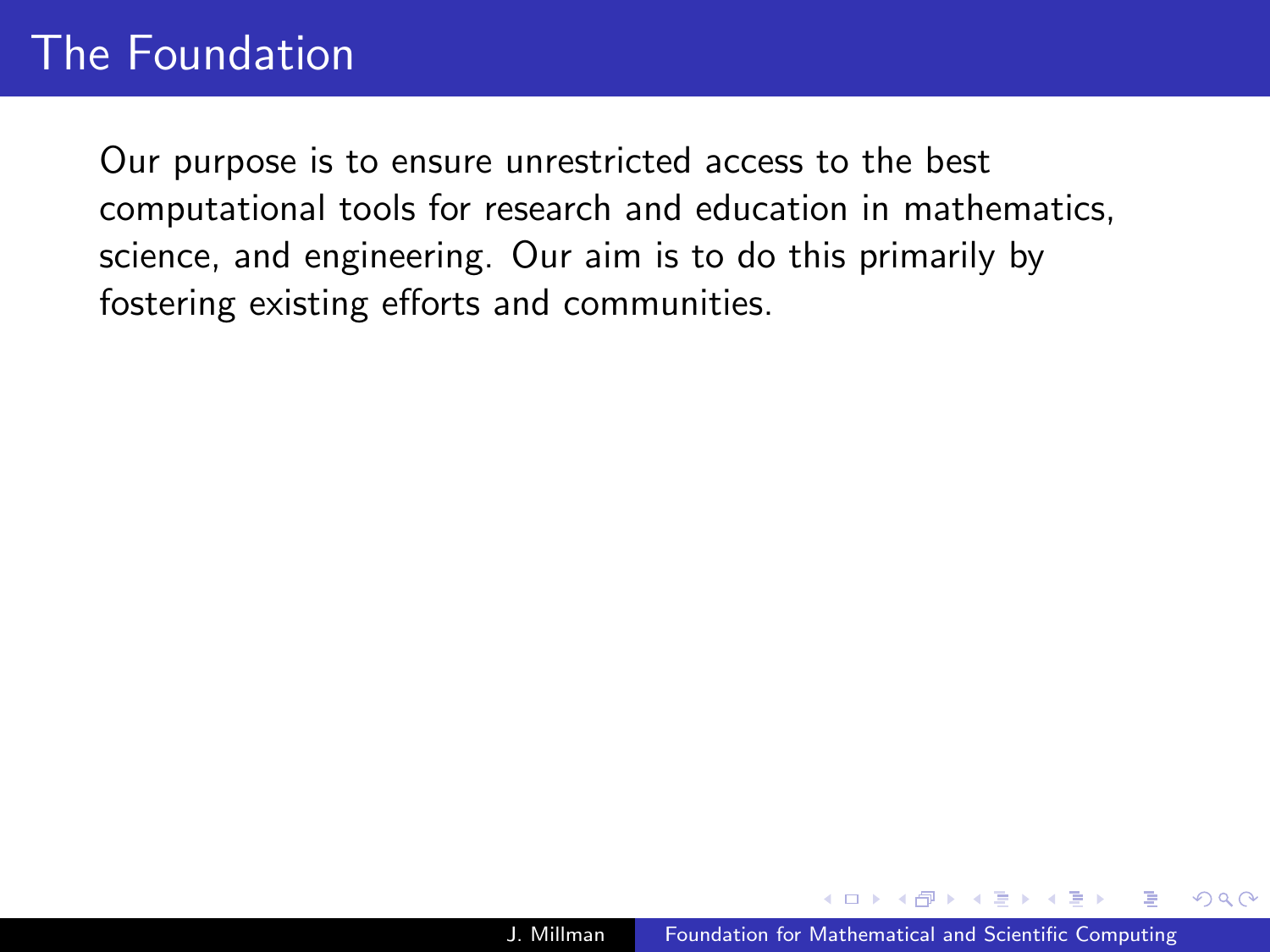As research grows increasingly dependent on computing, it becomes critical for our computational resources to be developed with the same rigor, open review and access as the results they support.

 $2Q$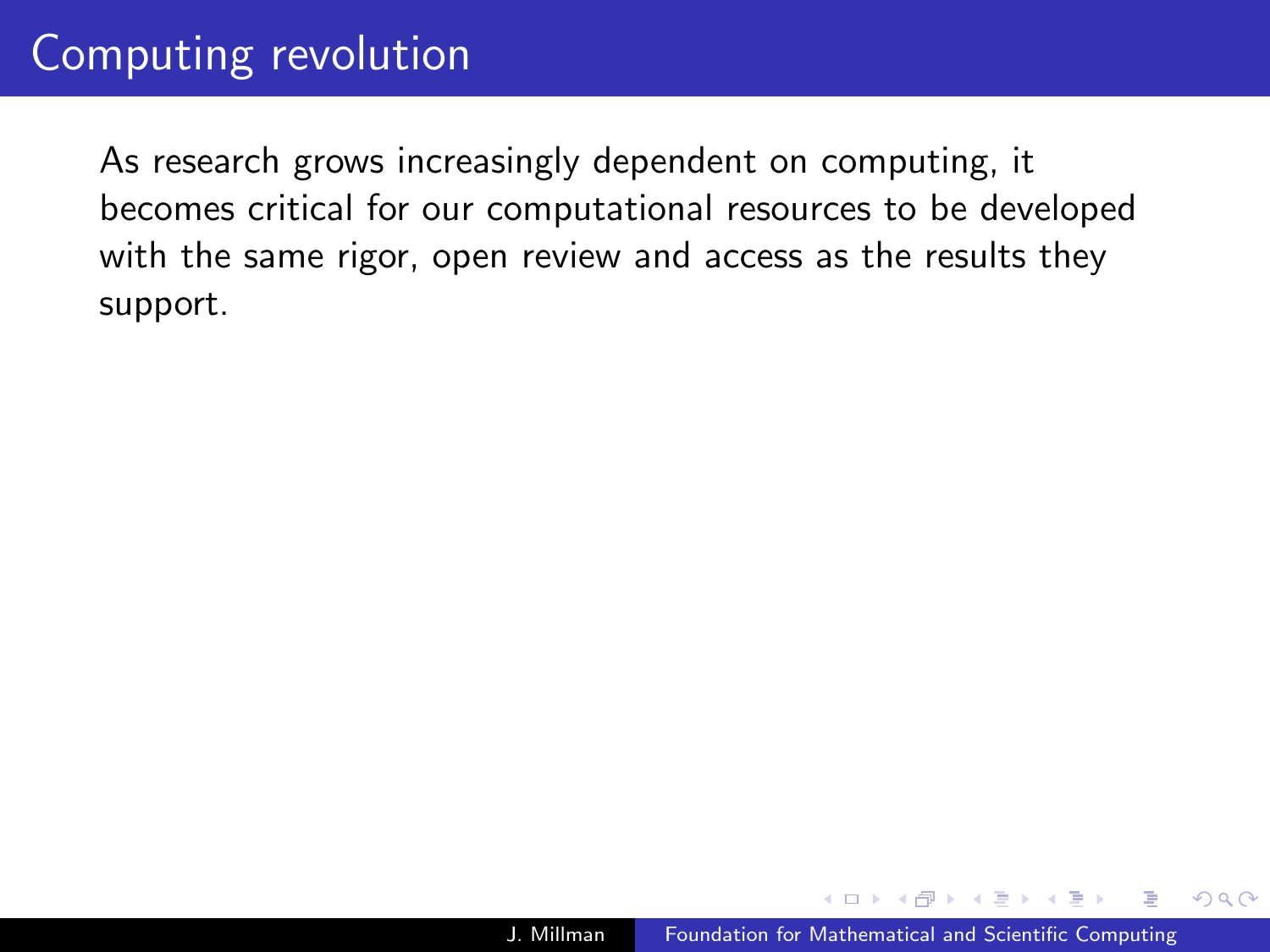sharing of scientific software, data and knowledge necessary for reproducible research

"An article about computational science in a scientific publication is not the scholarship itself, it is merely advertising of the scholarship. The actual scholarship is the complete software development environment and the complete set of instructions which generated the figures." — David Donoho, Wavelab and Reproducible Research, 1995

つへへ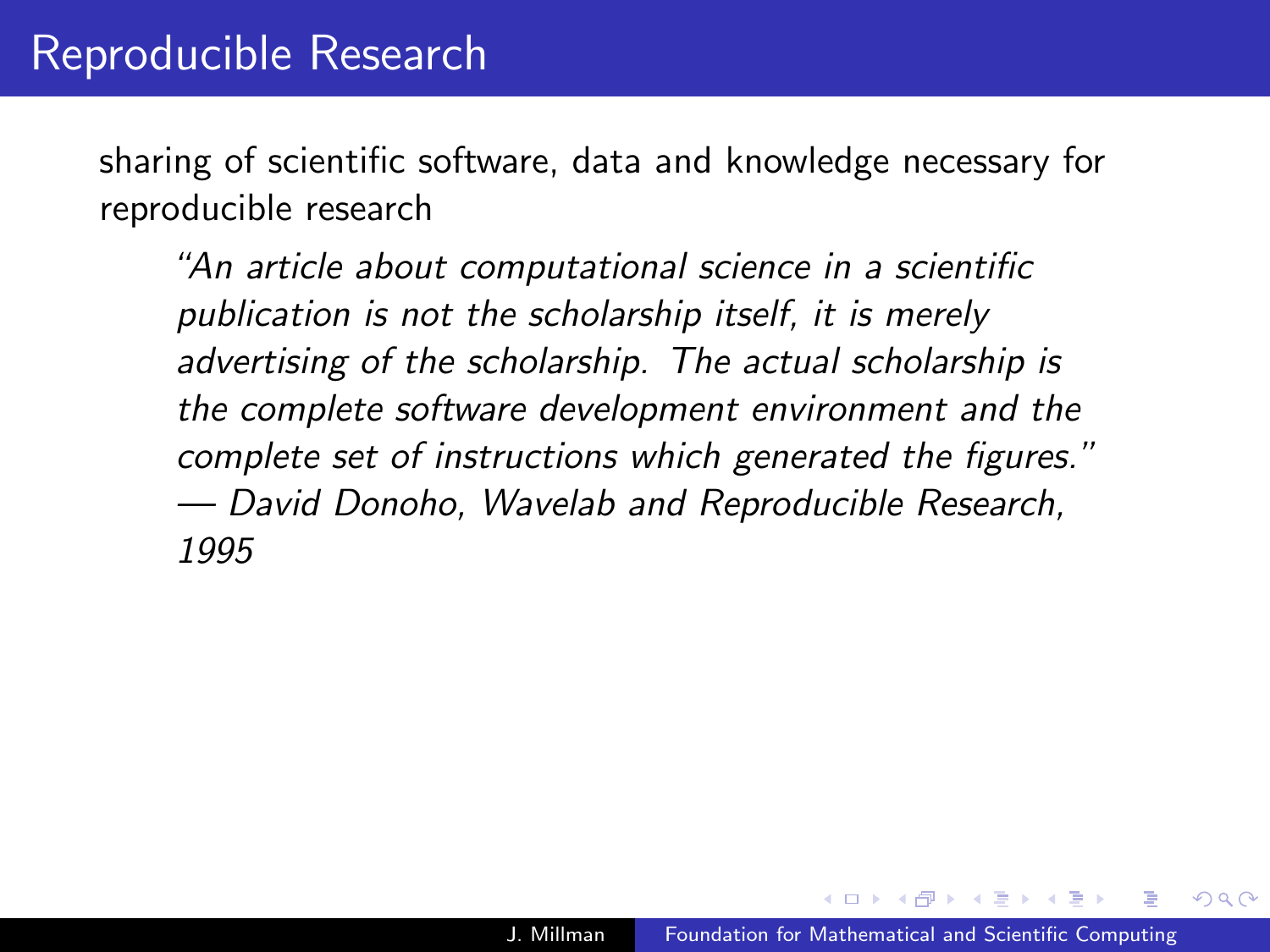### Outcomes and education

unrestricted access to research outcomes and educational tools

open access journals

 $\triangleright$  and  $\equiv$   $\triangleright$  and  $\equiv$   $\triangleright$ 

 $QQ$ 

∍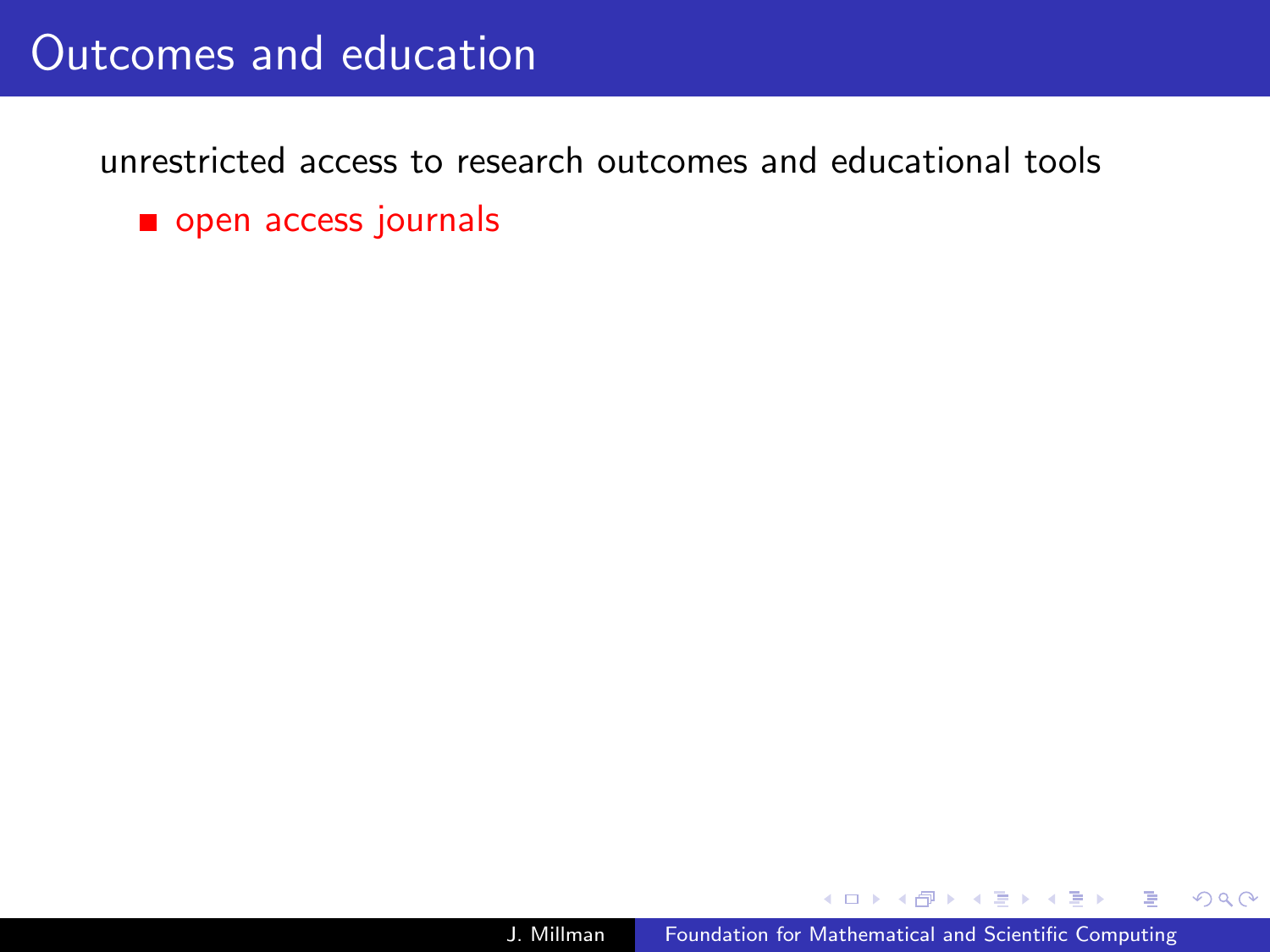### Outcomes and education

unrestricted access to research outcomes and educational tools

- open access journals
- open access books & courses

 $\triangleright$  and  $\equiv$   $\triangleright$  and  $\equiv$   $\triangleright$ 

 $2Q$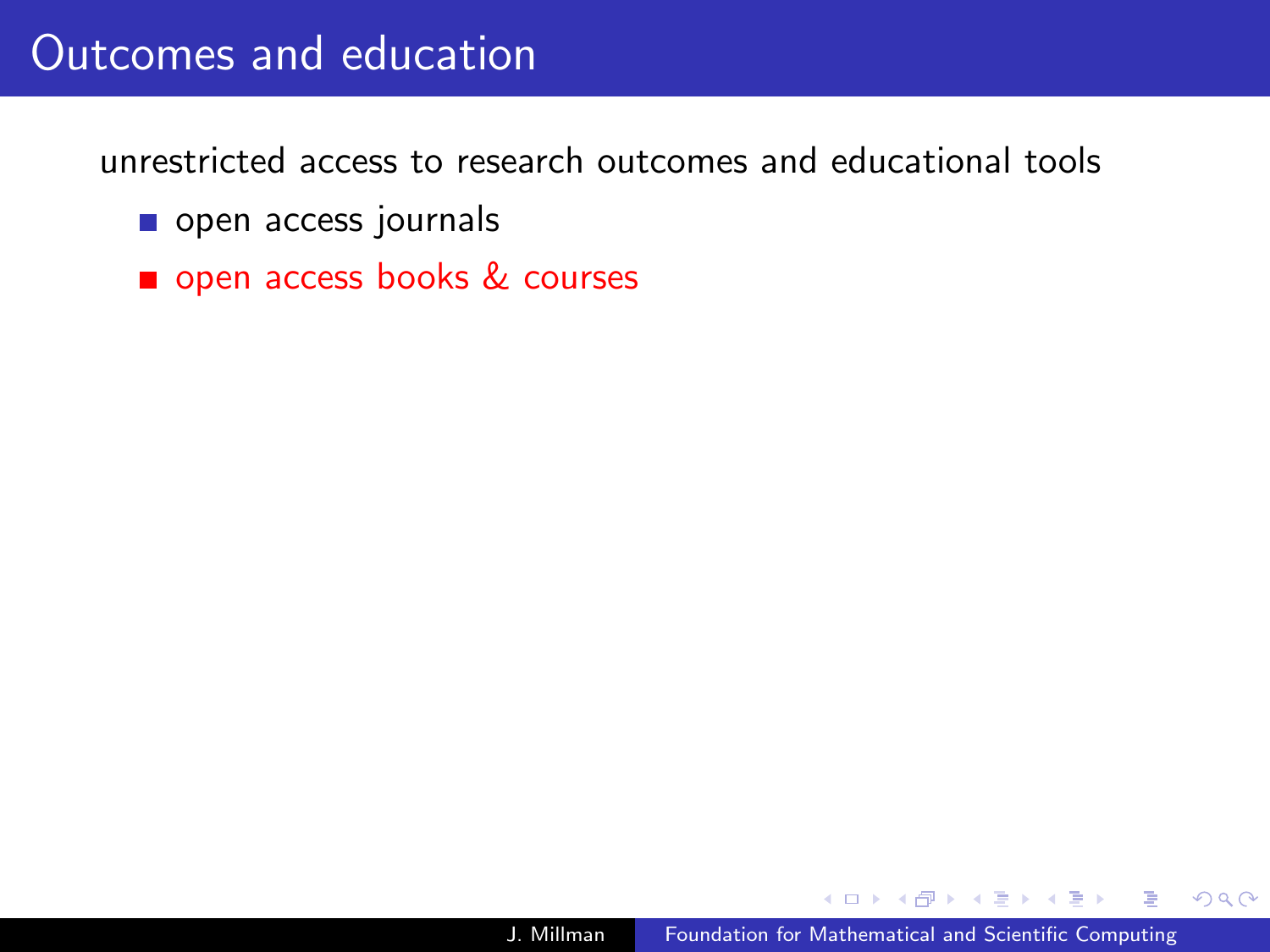# Open development

open source software developed by collaborative, meritocratic communities

no more single lab projects!

医阿里氏阿里氏

 $QQ$ 

∍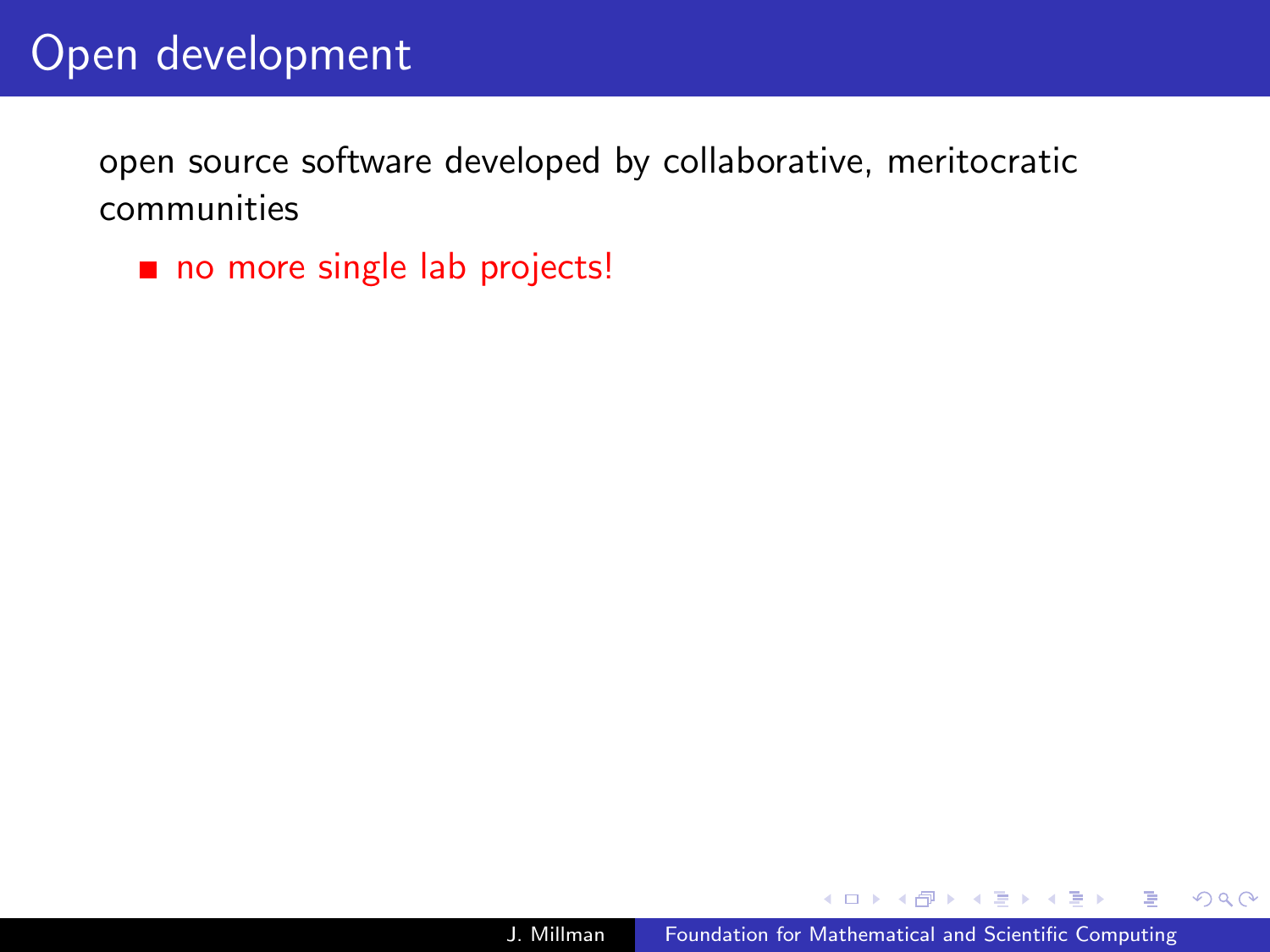# Academic recognition

academic recognition of computational developments on equal footing to the publication of results

conferences, peer-reviewed journals

 $2Q$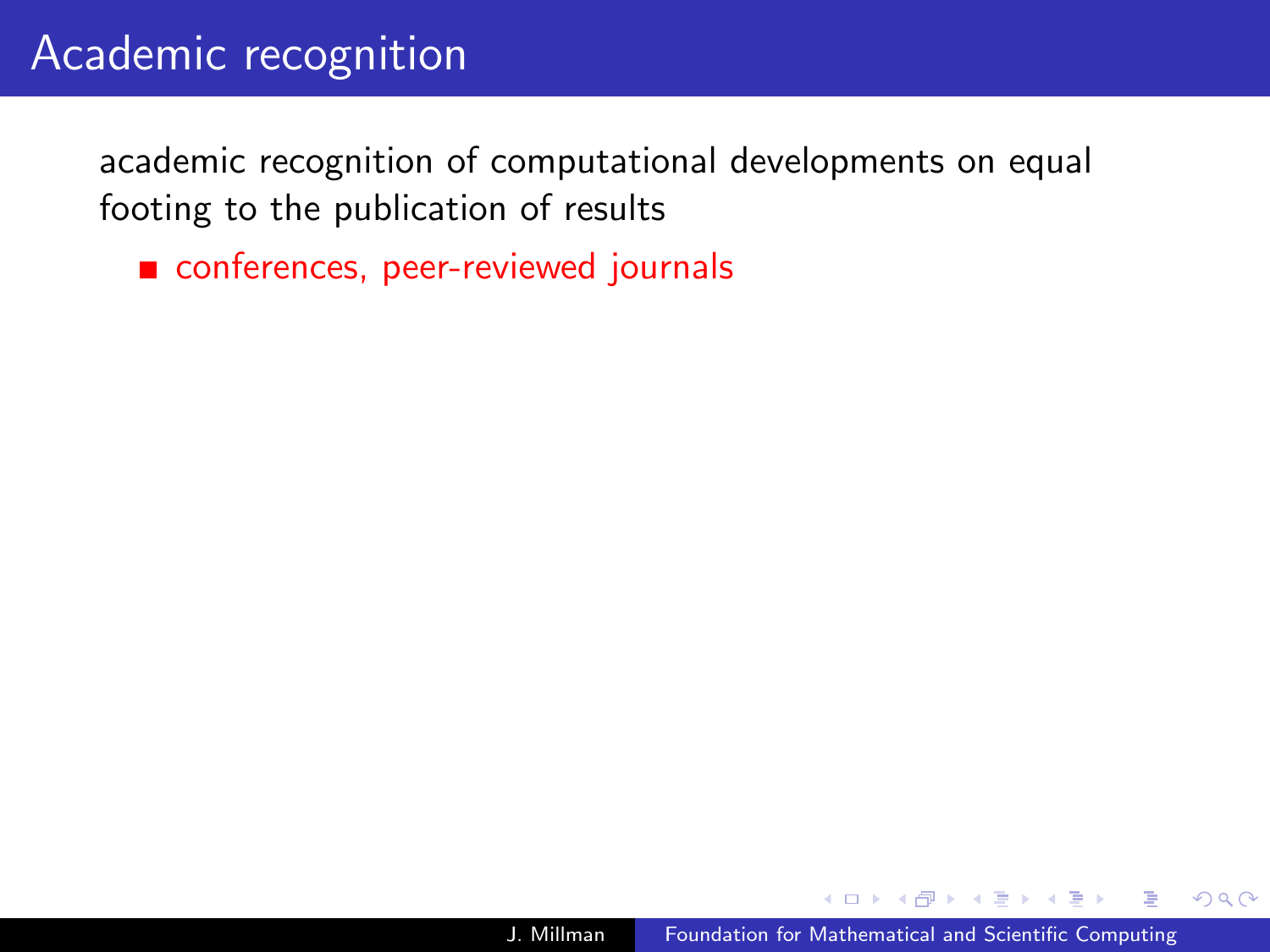# Academic recognition

academic recognition of computational developments on equal footing to the publication of results

- conferences, peer-reviewed journals
- new type of journal

 $QQ$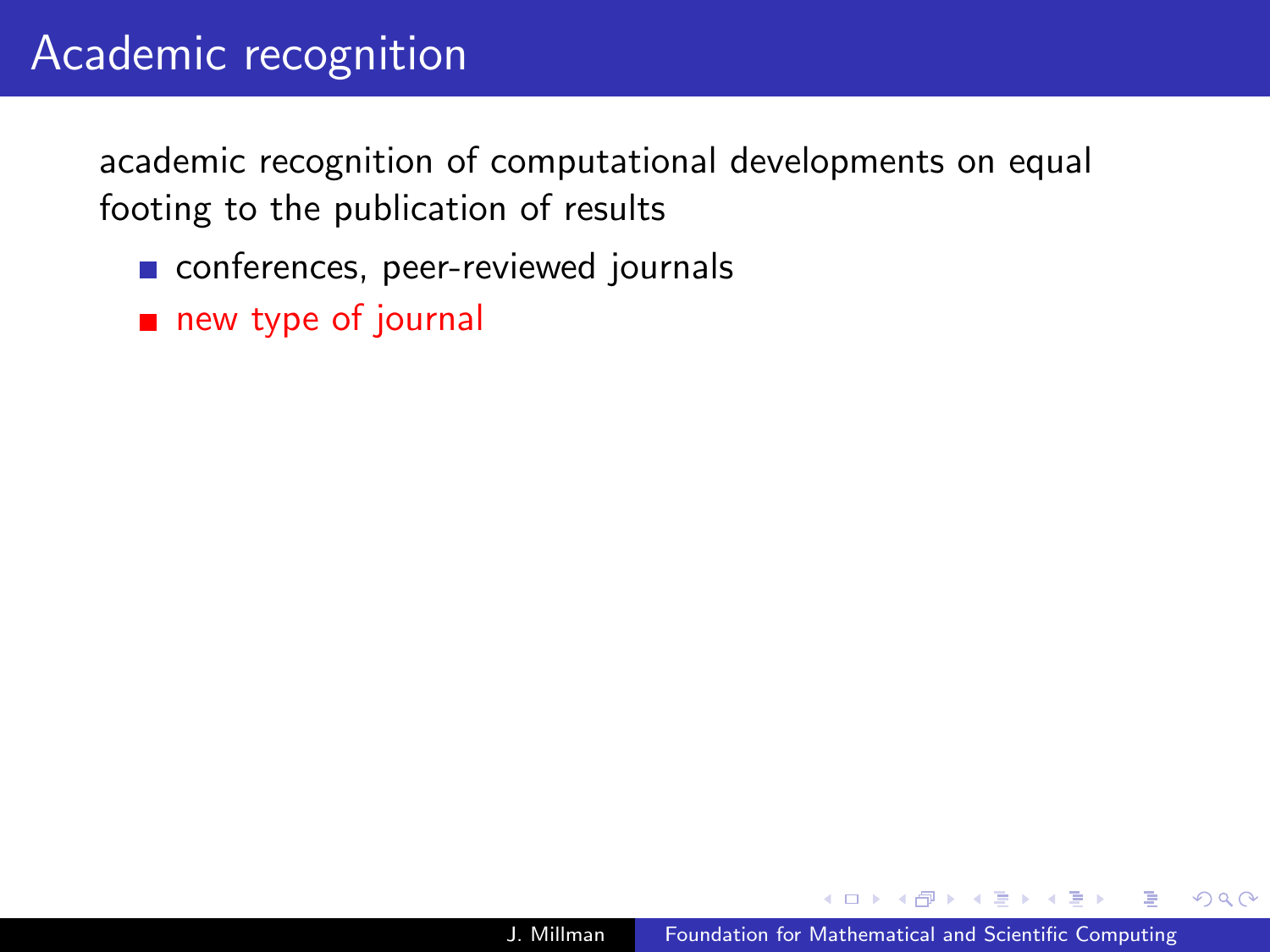academic recognition of computational developments on equal footing to the publication of results

- conferences, peer-reviewed journals
- new type of journal
	- **Journal of Statistical Computing**

つへへ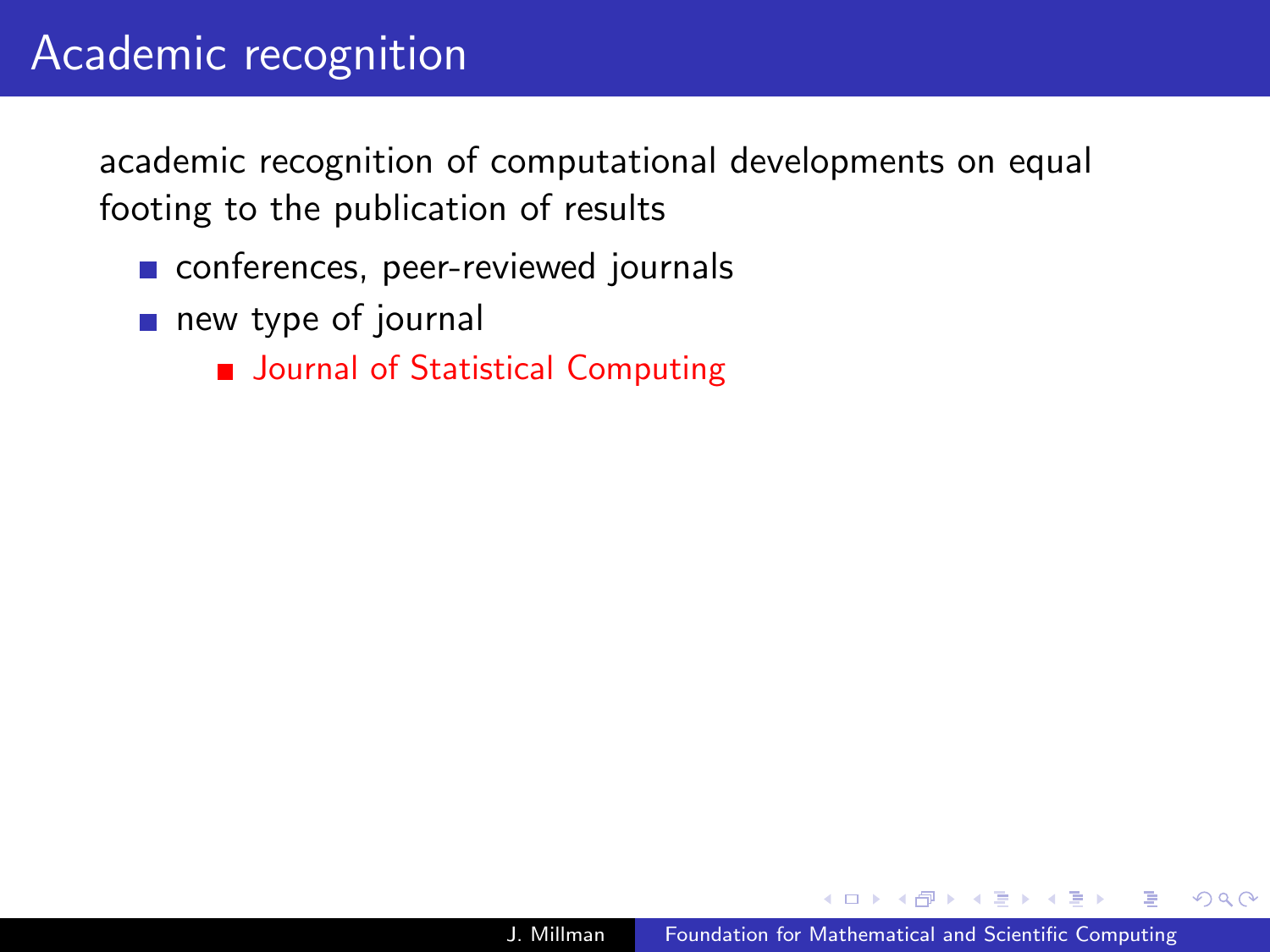academic recognition of computational developments on equal footing to the publication of results

- conferences, peer-reviewed journals
- new type of journal
	- **Journal of Statistical Computing**
	- Open Research Computation

つへへ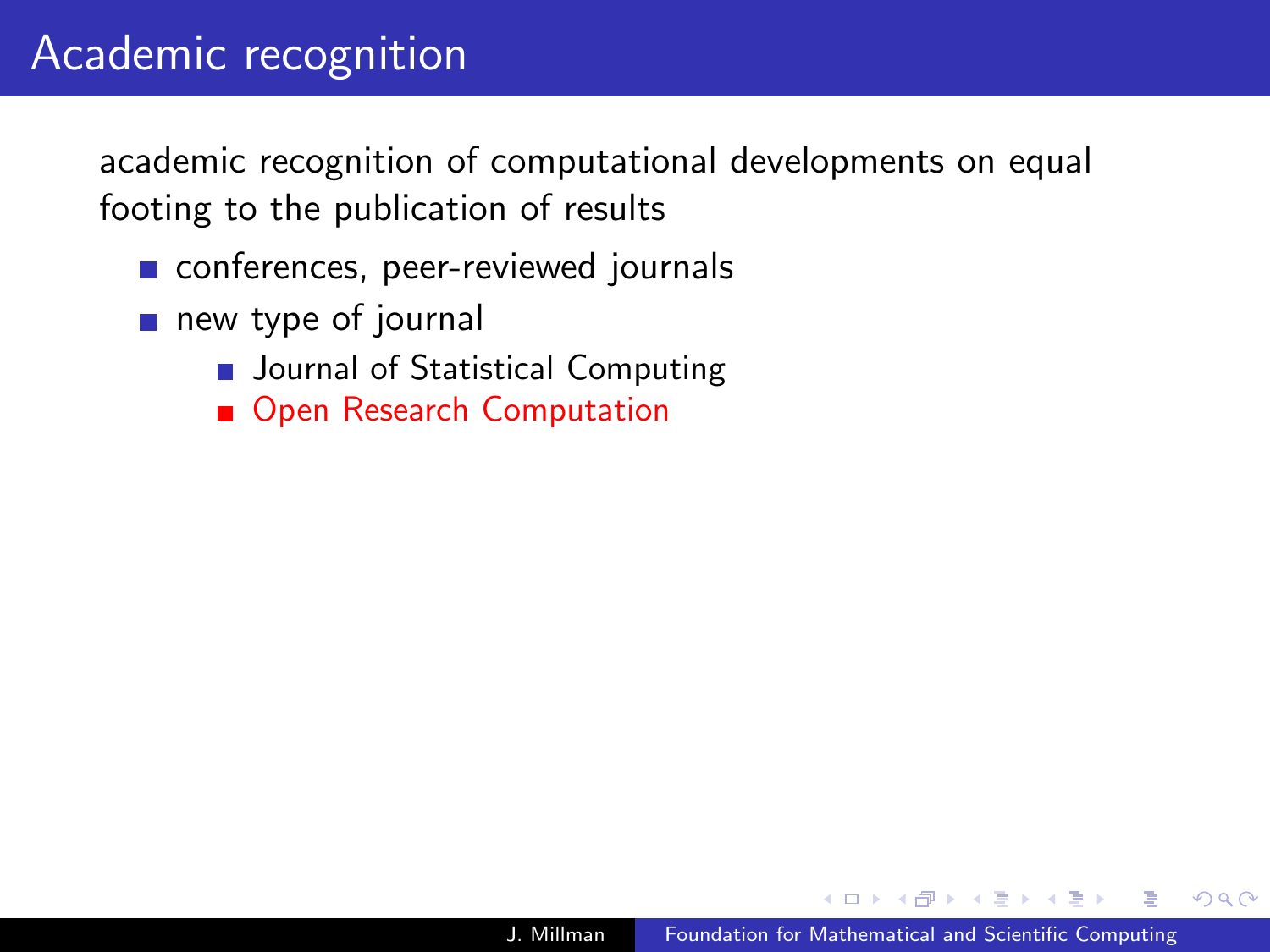openly tested, validated and documented software as the basis for reliable scientific outcomes

peer-reviewed

 $\triangleright$  and  $\equiv$   $\triangleright$  and  $\equiv$   $\triangleright$ 

 $QQ$ 

∍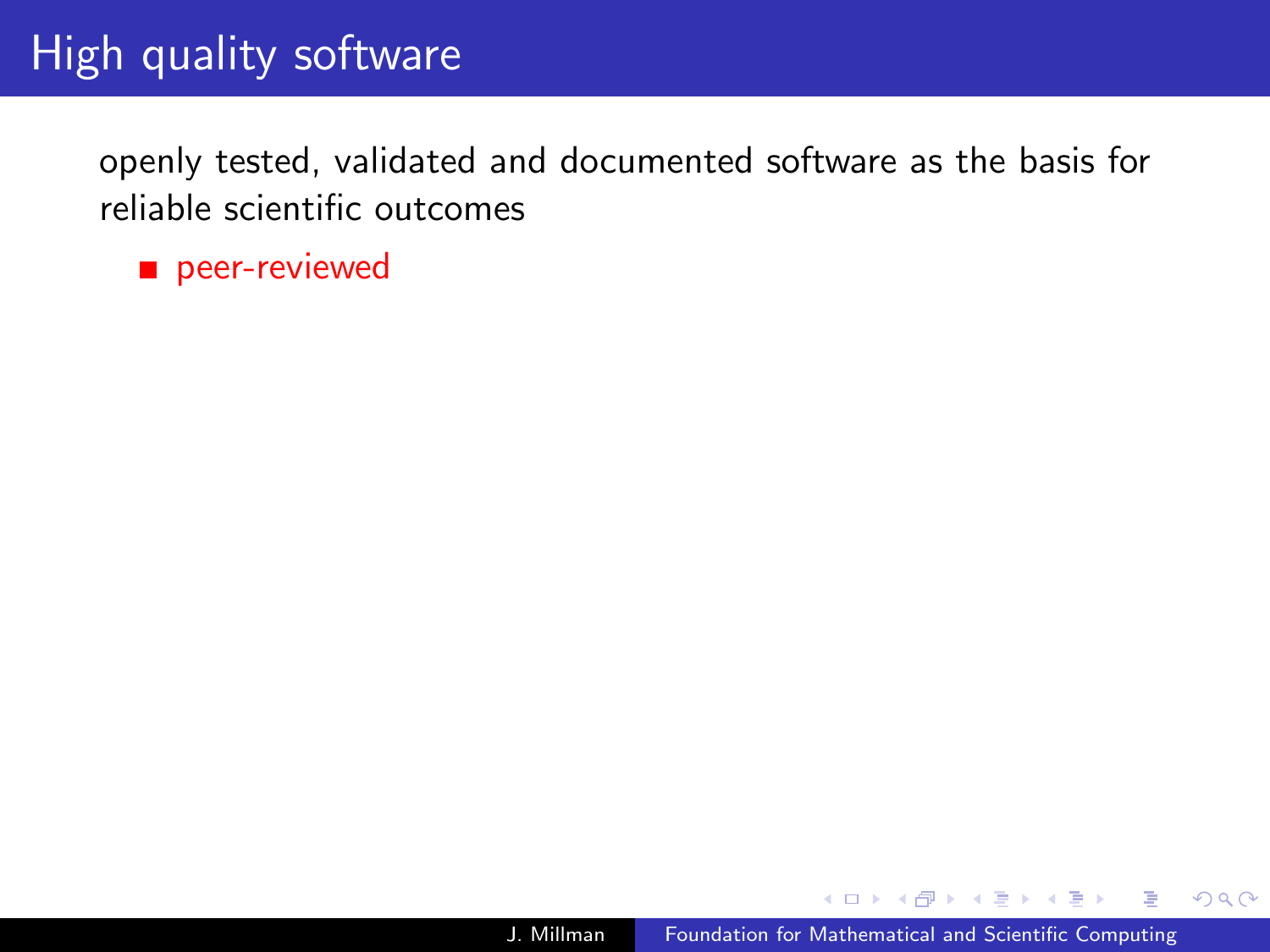openly tested, validated and documented software as the basis for reliable scientific outcomes

- peer-reviewed
- **n** tested

 $\triangleright$  and  $\equiv$   $\triangleright$  and  $\equiv$   $\triangleright$ 

 $QQ$ 

∍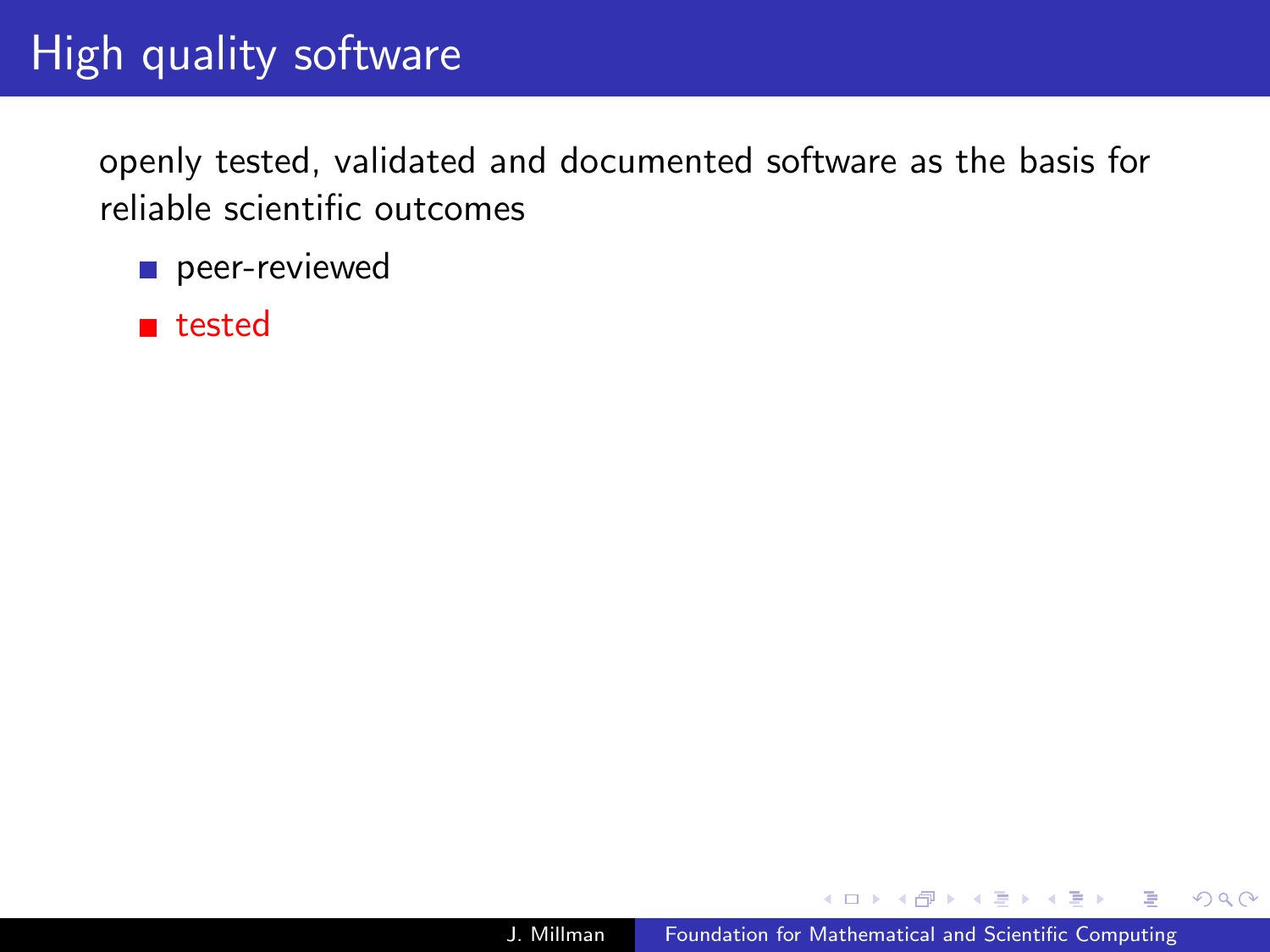openly tested, validated and documented software as the basis for reliable scientific outcomes

- peer-reviewed
- tested
- **bug-vetted**

 $2Q$ 

∍

化重复化重复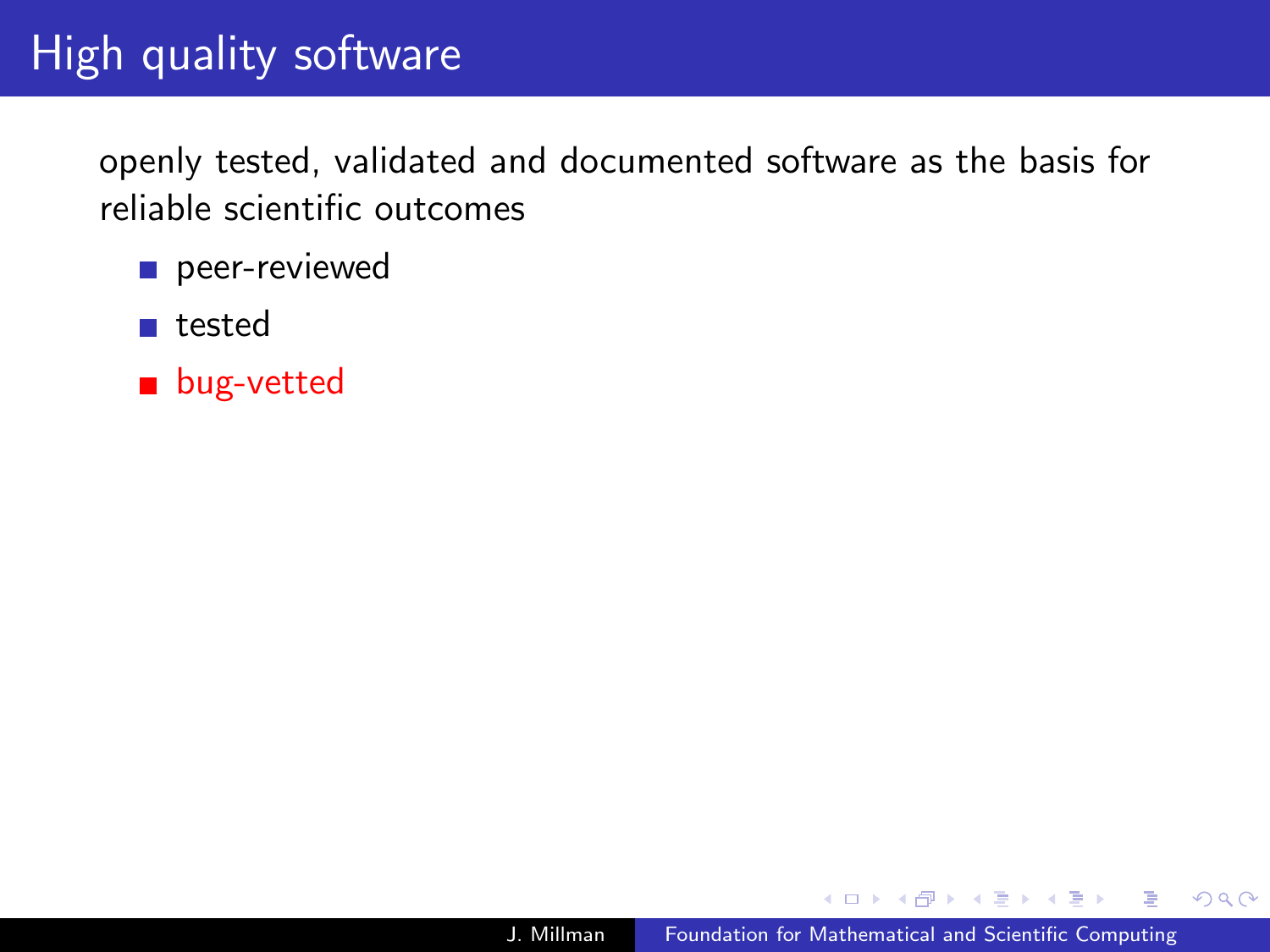openly tested, validated and documented software as the basis for reliable scientific outcomes

- peer-reviewed
- tested
- **bug-vetted**
- documented (reference guides, tutorials, etc.)

 $QQ$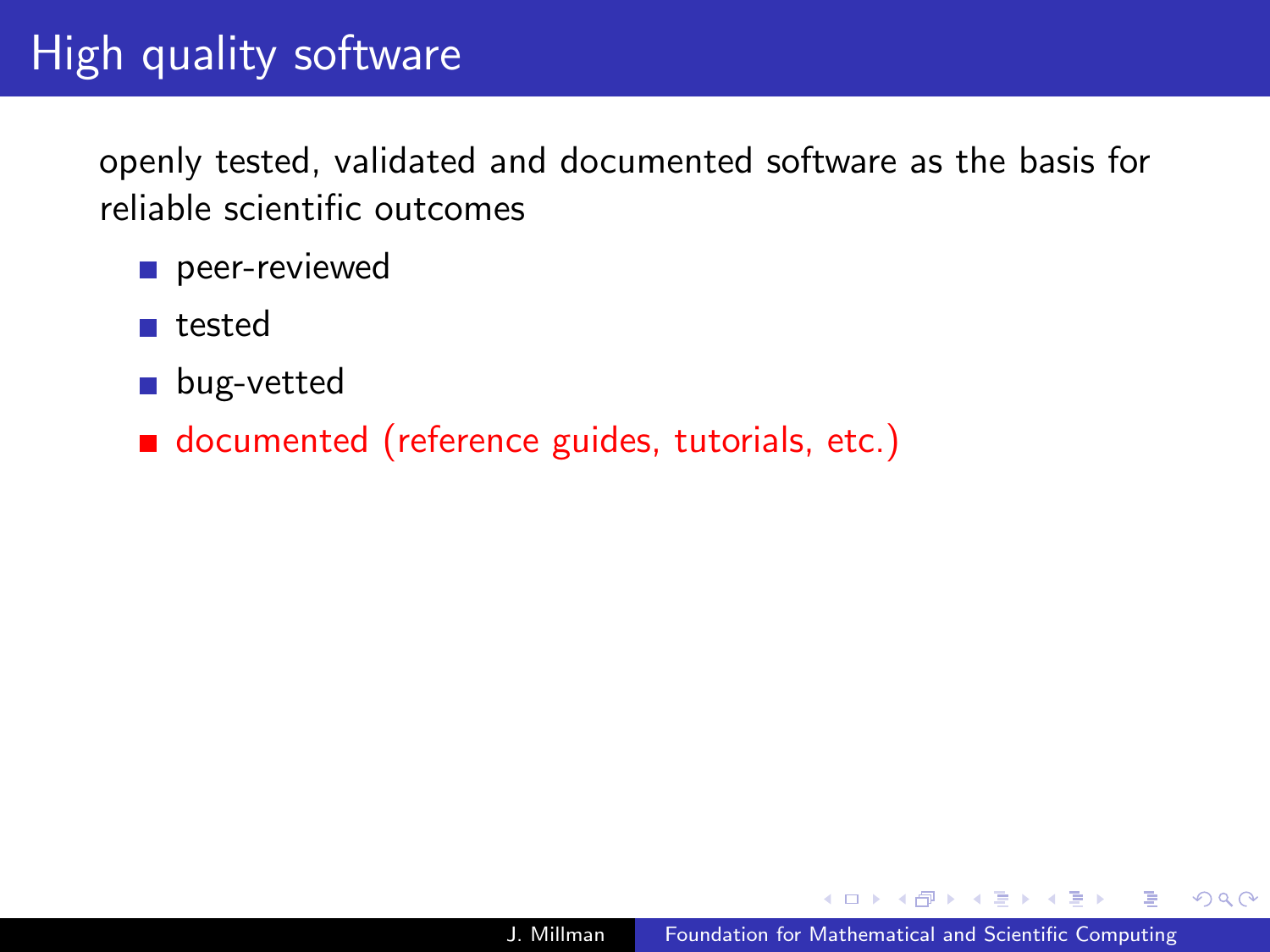# Computational literacy

high standards of computational literacy in the education of mathematicians, scientists and engineers



 $QQ$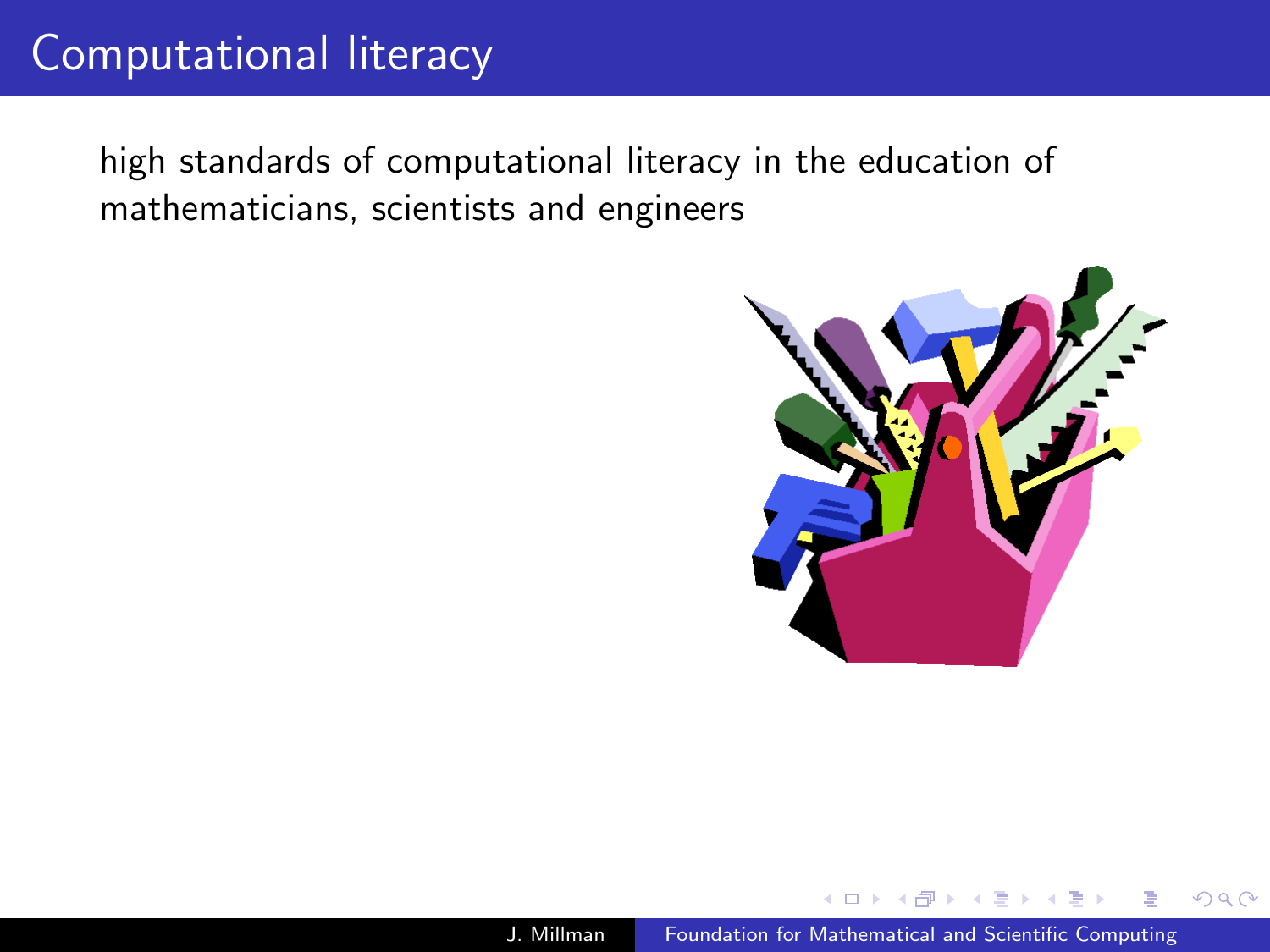#### **Drafted mission statement**

メロメメ 御 メメ きょく ミメー

唐山  $2990$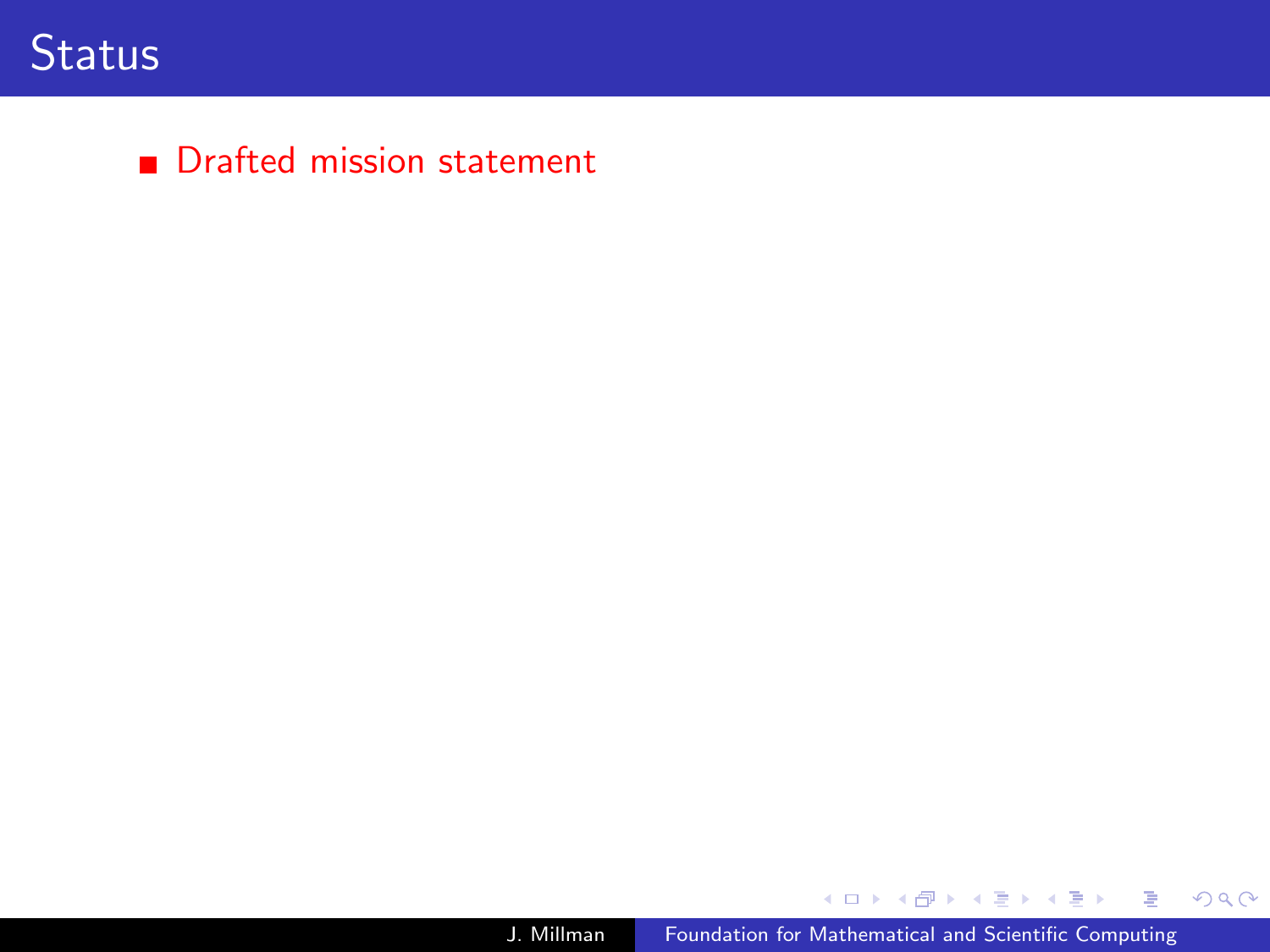### **Status**

**Drafted mission statement** 

Started talking with colleagues

E

伺 ▶ イヨ ▶ イヨ ▶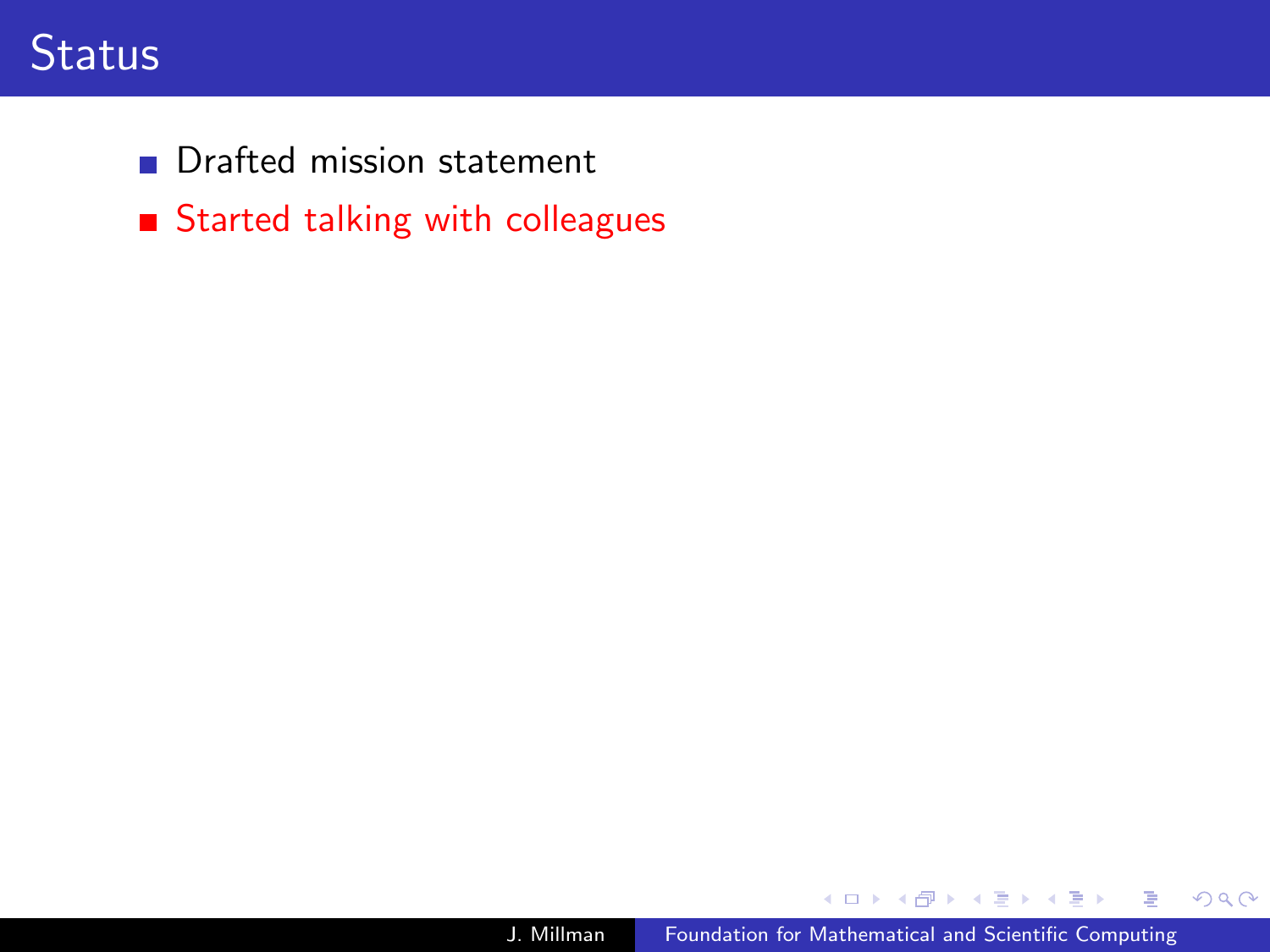## **Status**

- **Drafted mission statement**
- Started talking with colleagues
- Started talking with PSF

医间窦的间窦

 $\mathbf{h}$ ∍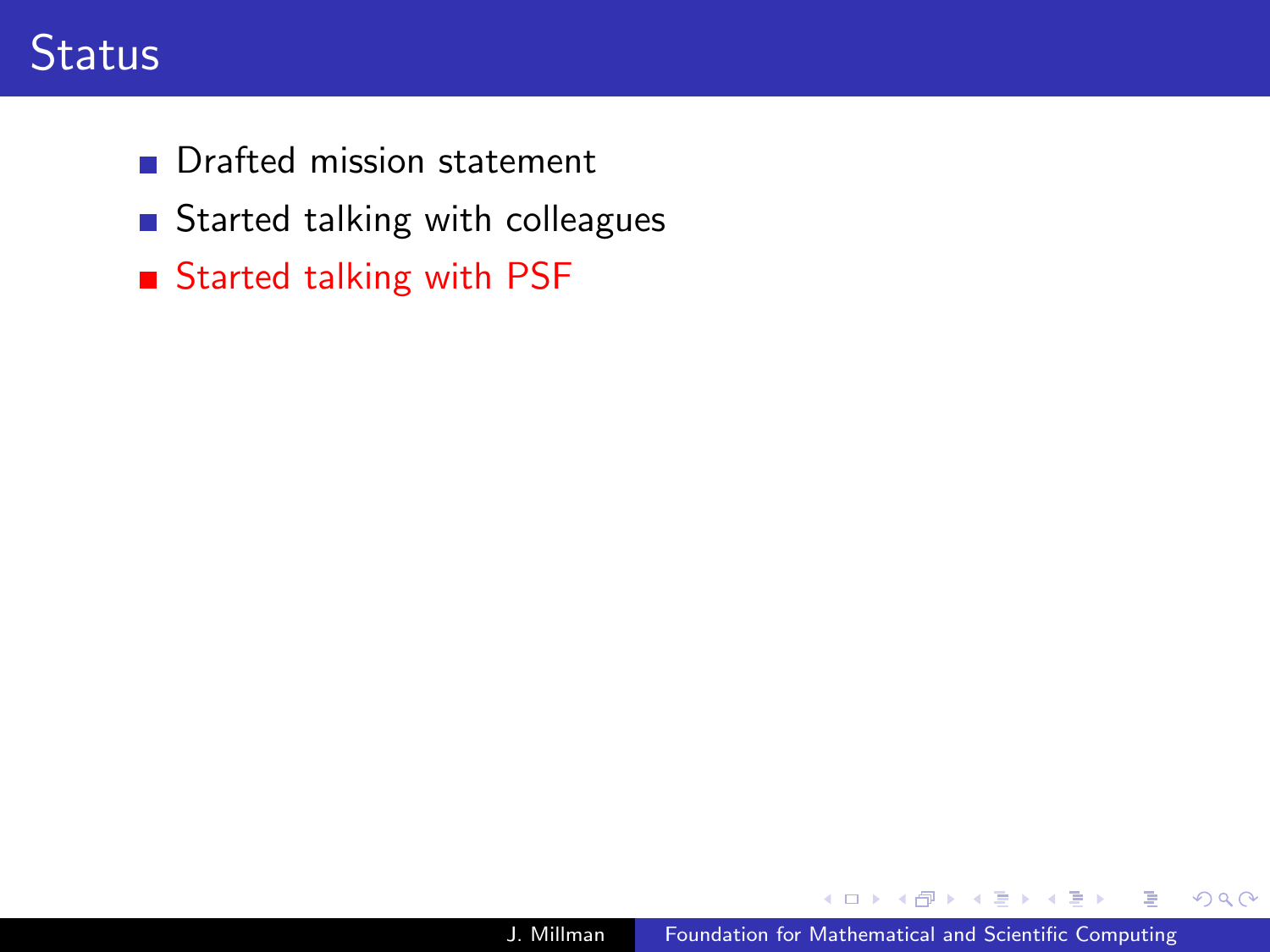# Open Research Computing in Python

#### **Foundation for Mathematical and Scientific Computing**

#### Home

#### Open Research Computing in Python (June 25, 2010)

#### Thu, 06/10/2010 - 03:05 - Jarrod Millman

Please join us for our first event on June 25th at the Mathematical Sciences Research Institute (MSRI) in Berkeley, CA, The workshop is free and lunch is provided. In order to make sure that we have enough food, we are requiring anyone who wants to attend to RSVP by the end of the day Wednesday, June 23rd by sending an email to jarrod.millman+orcp2010@qmail.com.

#### Agenda

|  | $09:00 - 09:10$ | Welcome Jarrod Millman and William Stein |  |  |
|--|-----------------|------------------------------------------|--|--|
|--|-----------------|------------------------------------------|--|--|

- O 09:10-10:10 What to demand from a Scientific Computing Language -- Even if you don't care about computing or languages Peter Norvig (Google)
- <sup>0</sup> 10:10-11:00 Cython: the best of both worlds Robert Bradshaw (Google)
- $\degree$  11:00-11:50 Python: an ecosystem for scientific computing Fernando Perez (UC Berkeley)
- $\circ$  12:00-14:00 LUNCH
- $\degree$  14:00-14:50 Python in science and engineering education in India Prabhu Ramachandran (IIT Bombay)
- $0$  14:50-15:40 Sage: creating a viable open source alternative to Magma, Maple, Mathematica, and Matlab - William Stein (University of Washington)
- 0 15:40-16:10 BREAK
- $\degree$  16:10-17:00 The foundation for mathematical and scientific computing Jarrod Millman (UC Berkeley)

イロメ イ何メ イヨメ イヨメーヨー

 $\Omega$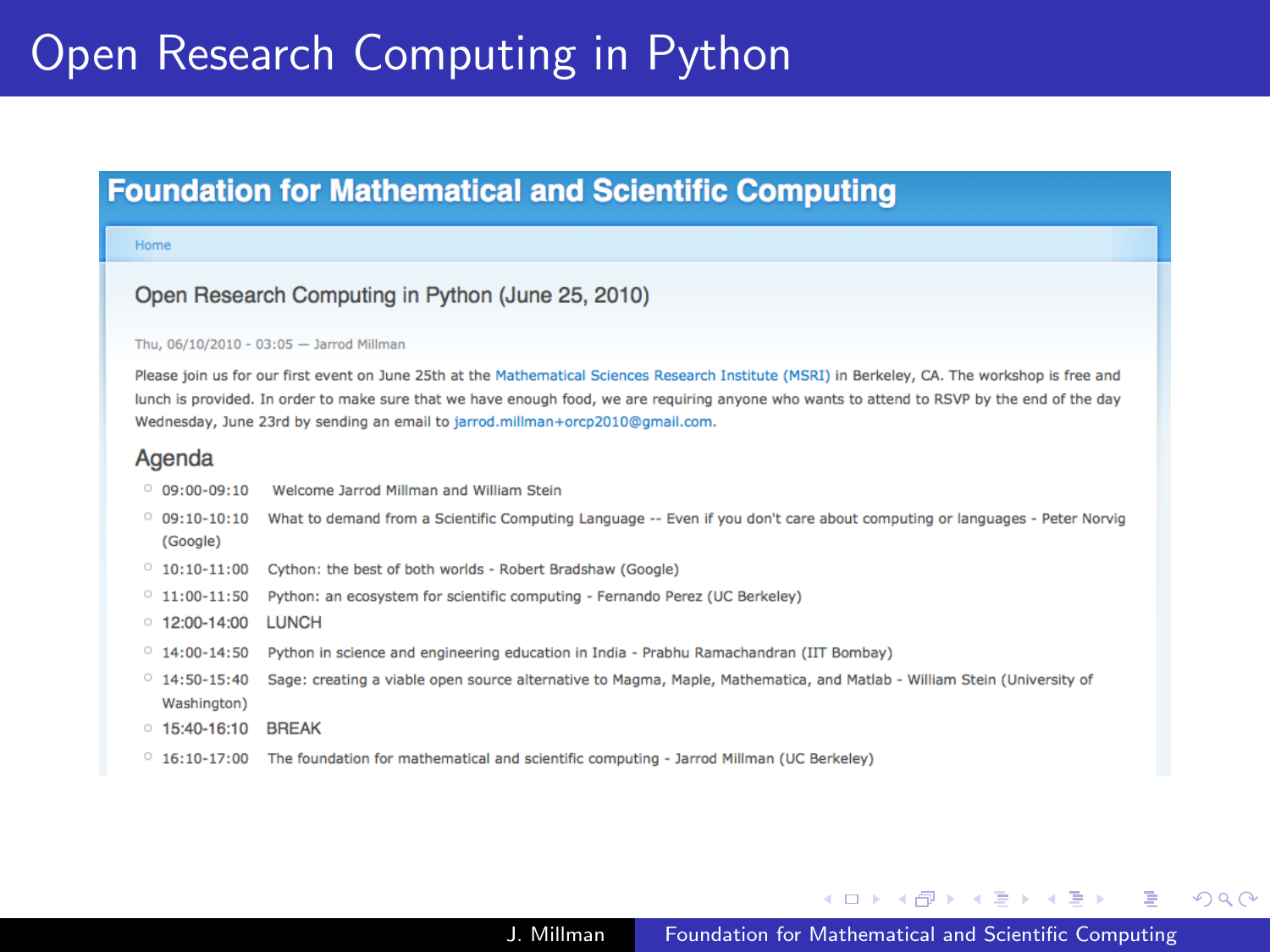#### ■ Community outreach

メタメ メミメ メミメー

目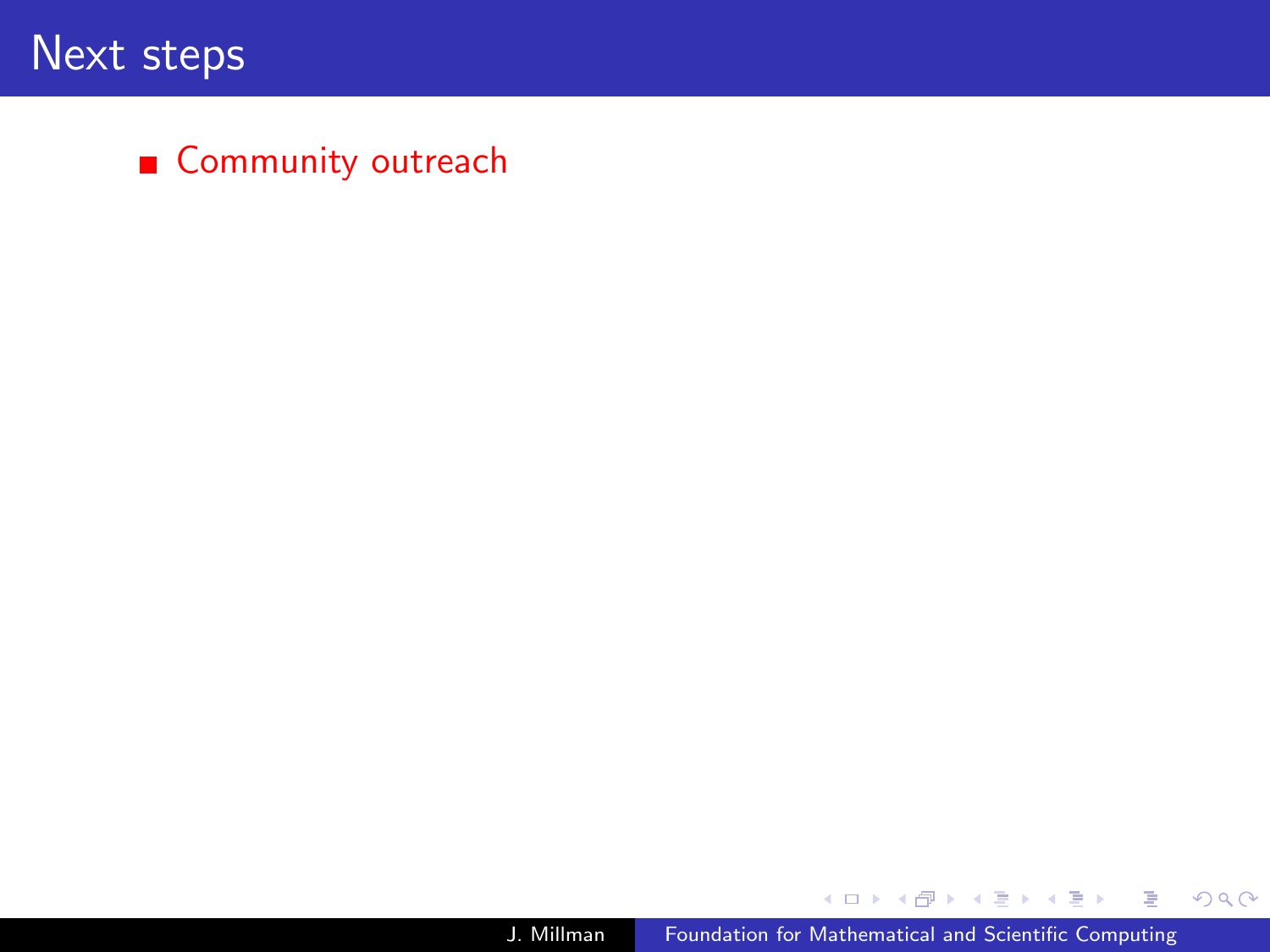- Community outreach
- Not-for-profit status

E

÷ 医间面  $\,$ 

 $\mathbb{R}$ ×.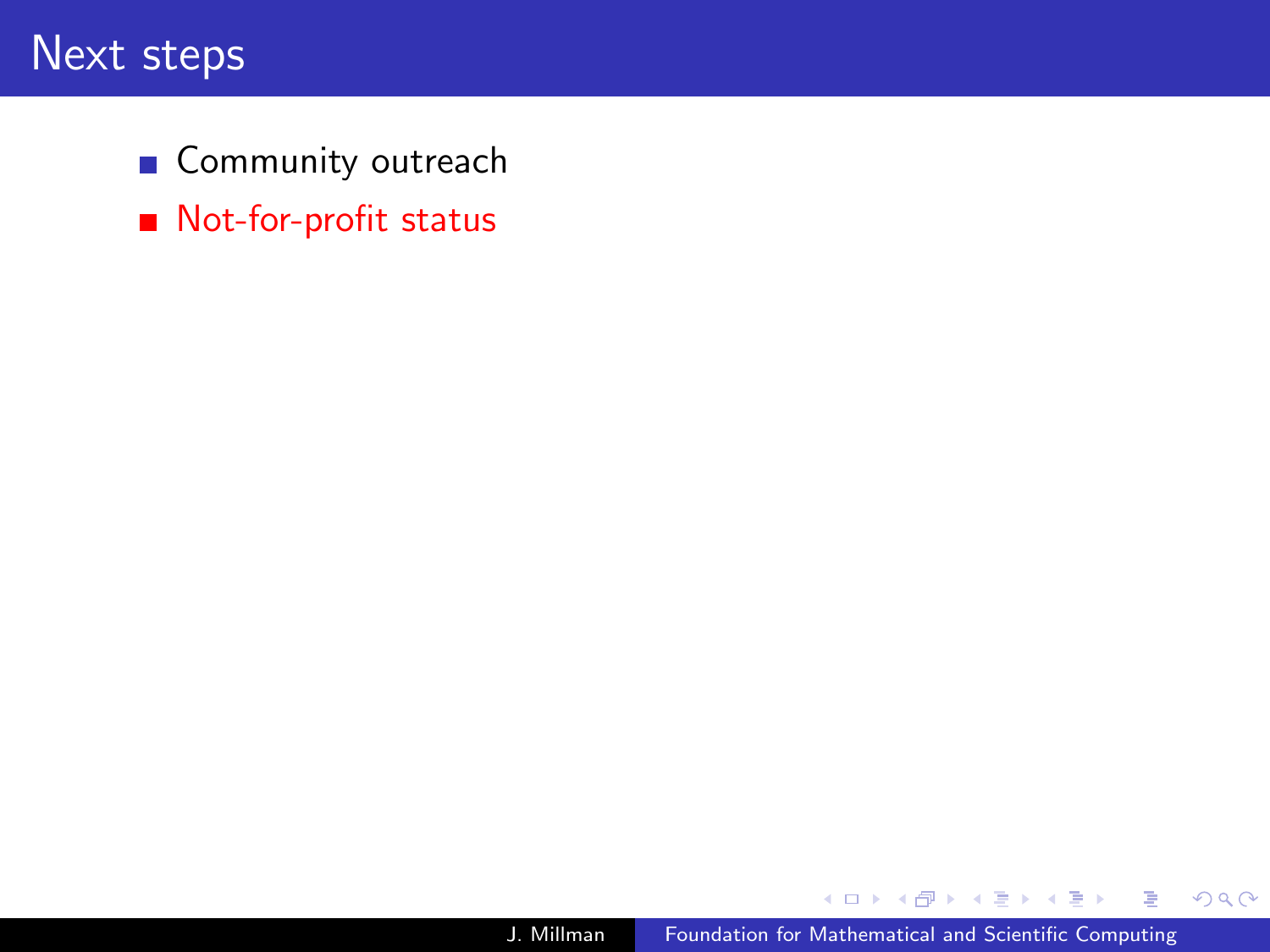- Community outreach
- Not-for-profit status
- **Fundraising**

E

÷  $\sim$  $\rightarrow$   $\equiv$  $\,$ 

 $\mathbb{R}$ ×.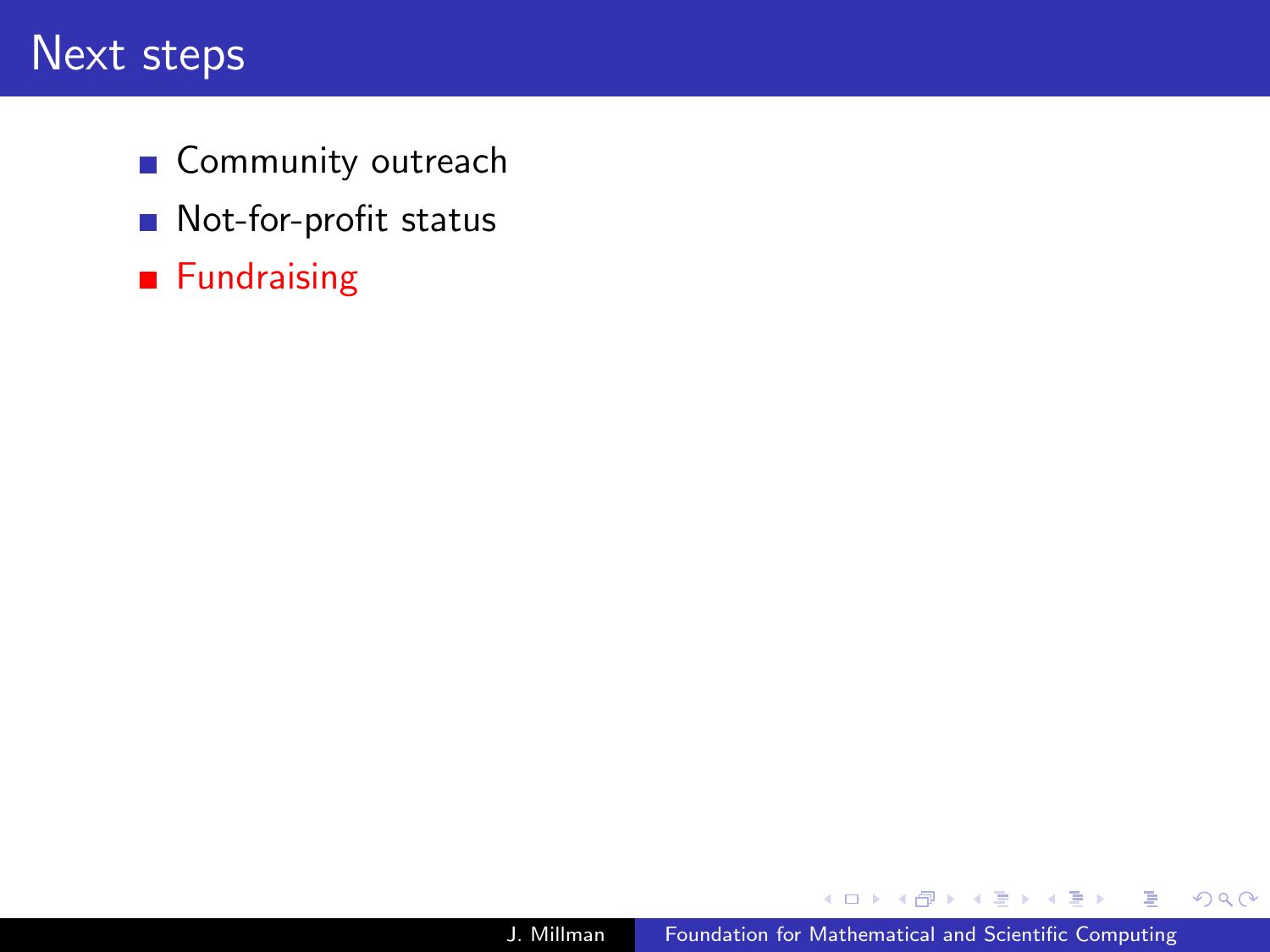- Community outreach
- Not-for-profit status
- **Fundraising**
- Funding events & projects

∍

性

 $299$ 

∍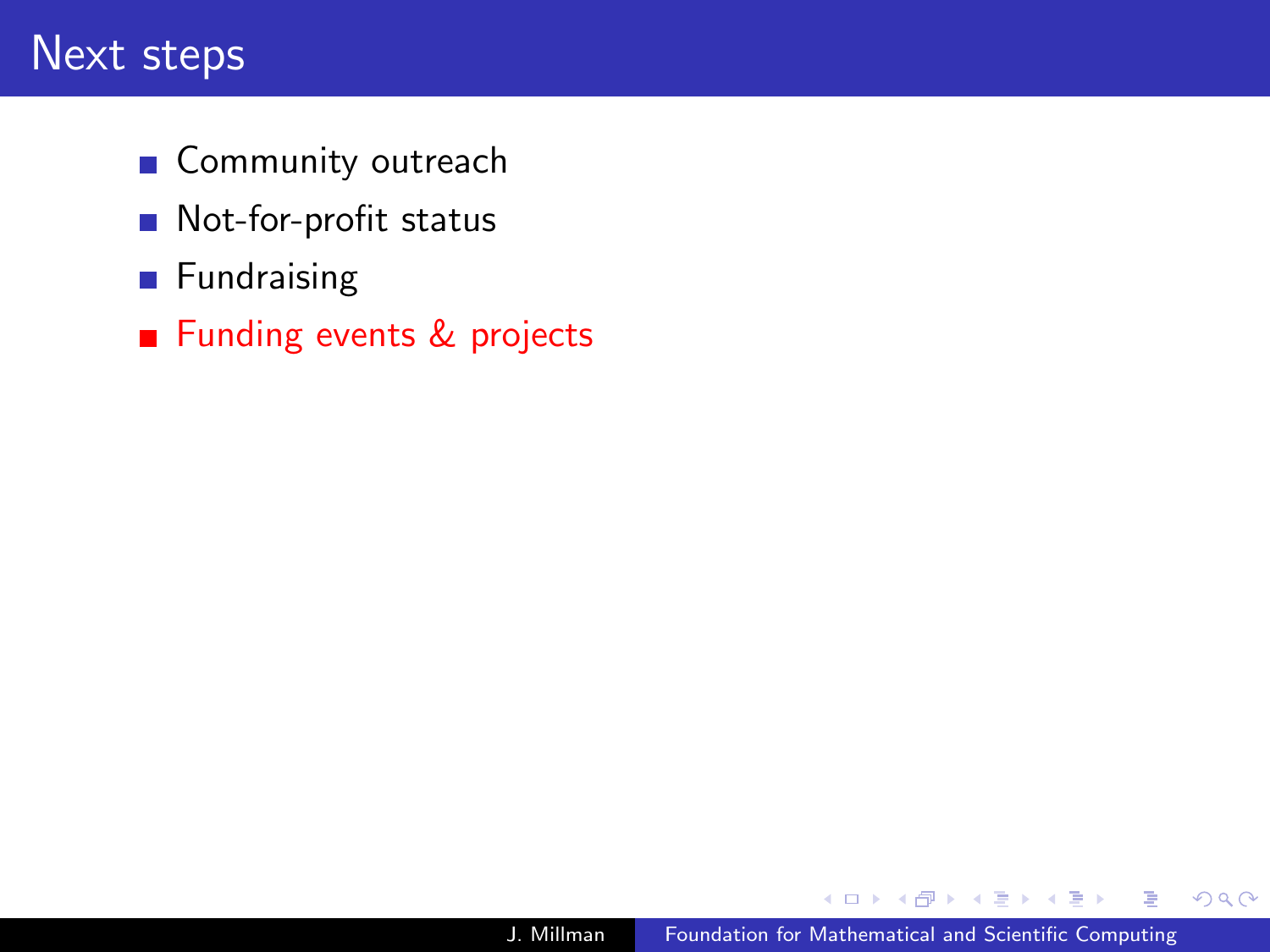- Community outreach
- Not-for-profit status
- **Fundraising**
- **Funding events & projects**
- **n** Institute

э

∍

 $299$ 

∍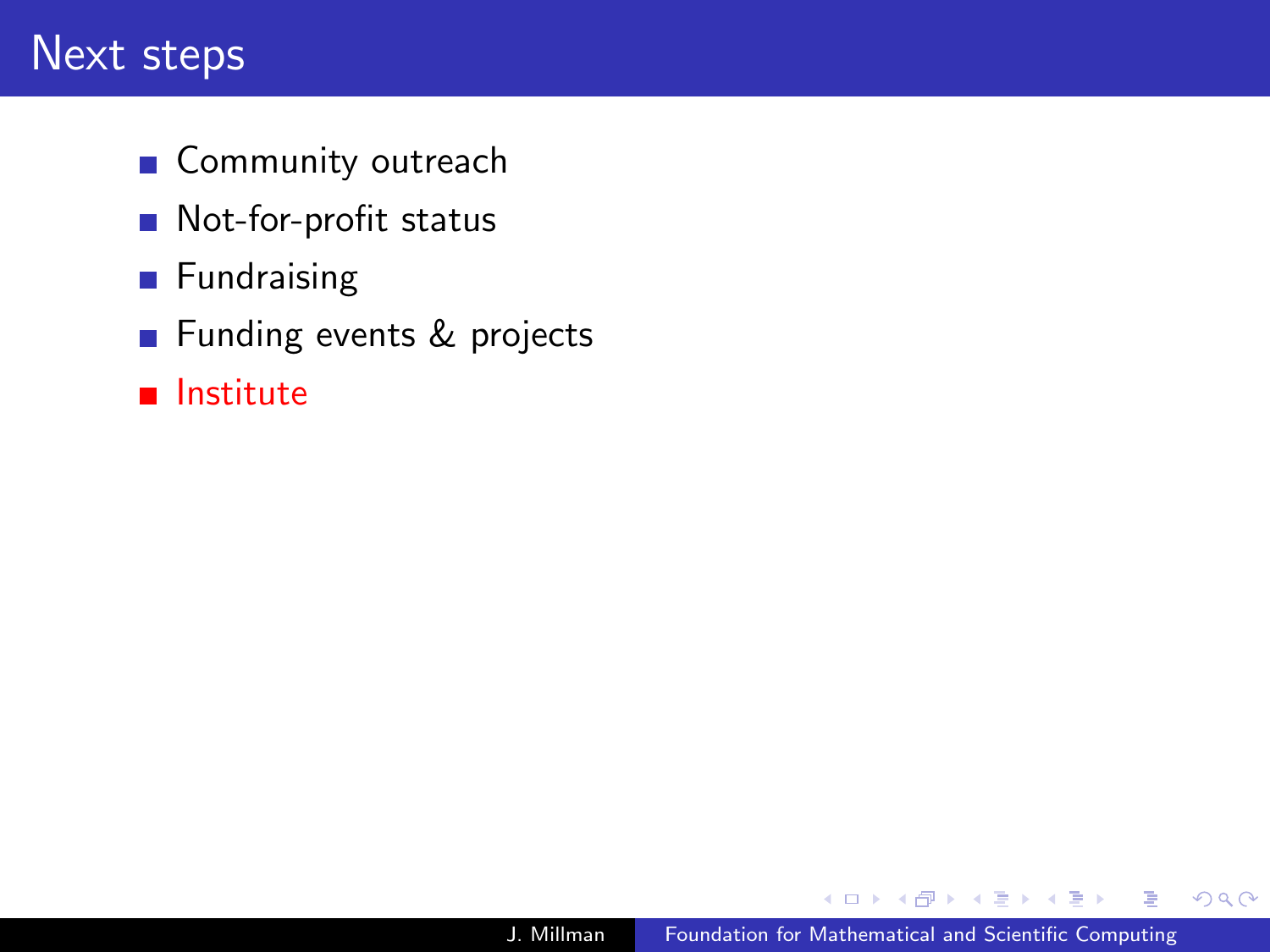Website [\(http://mscomp.org\)](http://mscomp.org)

**何 ▶ ( 三 ) ( 三 )** 

 $299$ 

э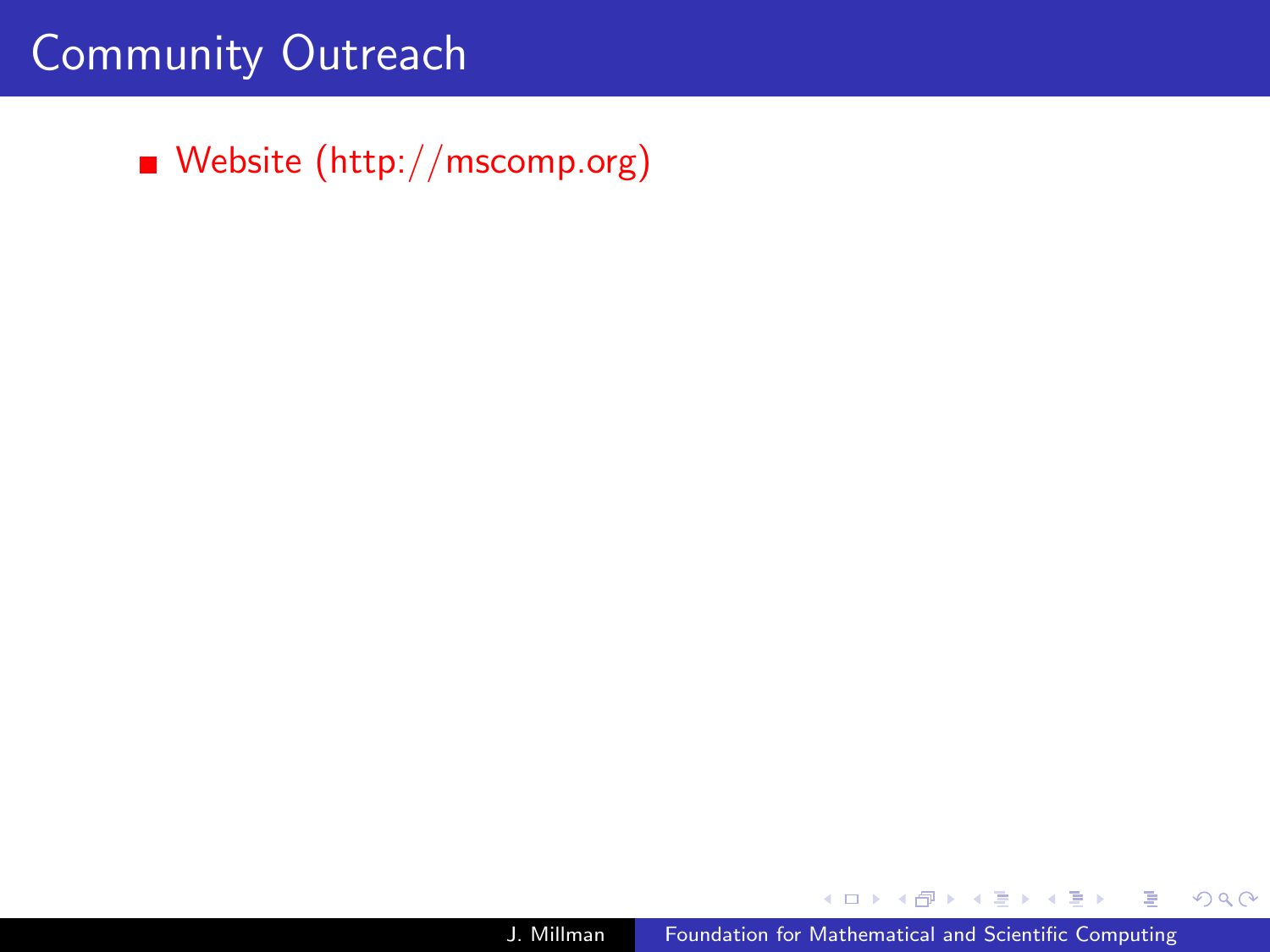Website [\(http://mscomp.org\)](http://mscomp.org)

■ Numerous talks (ORCP, SciPy, EuroSciPy, SciPy.in, etc.)

 $QQ$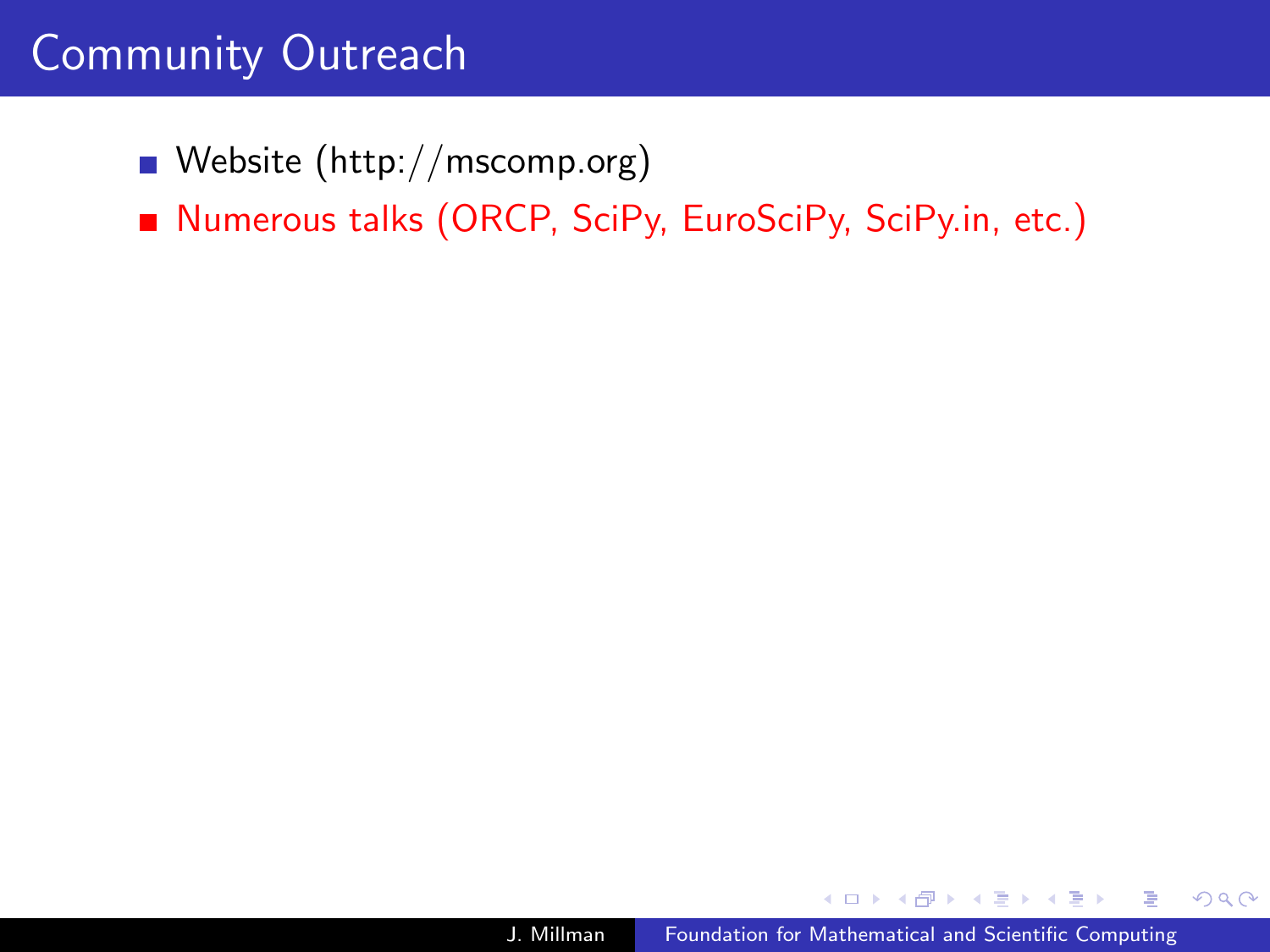- Website [\(http://mscomp.org\)](http://mscomp.org)
- Numerous talks (ORCP, SciPy, EuroSciPy, SciPy.in, etc.)
- Announcement list [\(announce@mscomp.org\)](mailto:announce@mscomp.org)

 $QQ$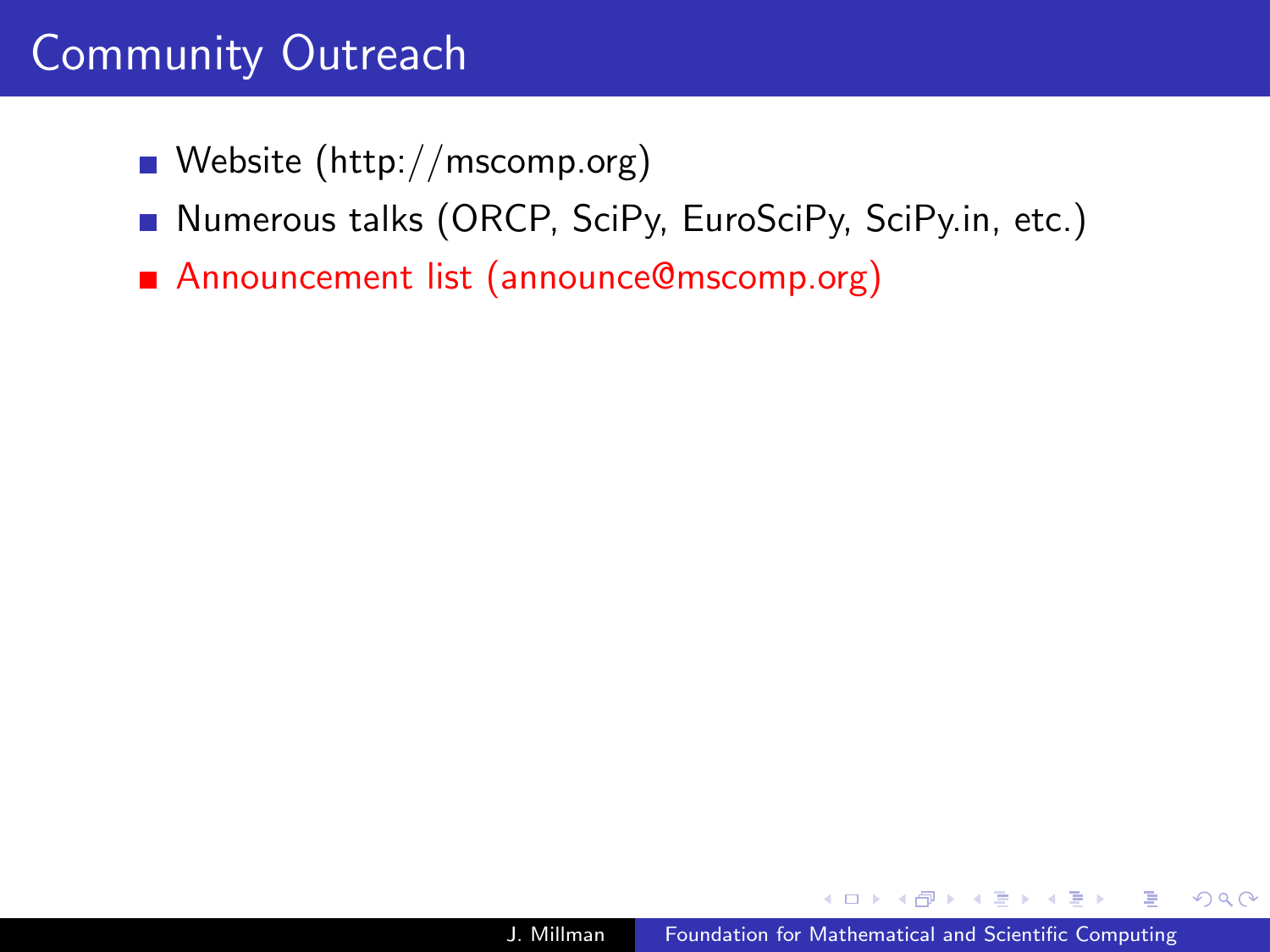- Website [\(http://mscomp.org\)](http://mscomp.org)
- Numerous talks (ORCP, SciPy, EuroSciPy, SciPy.in, etc.)
- **Announcement list [\(announce@mscomp.org\)](mailto:announce@mscomp.org)**
- Discussion list [\(discuss@lists.mscomp.org\)](mailto:discuss@lists.mscomp.org)

 $\Omega$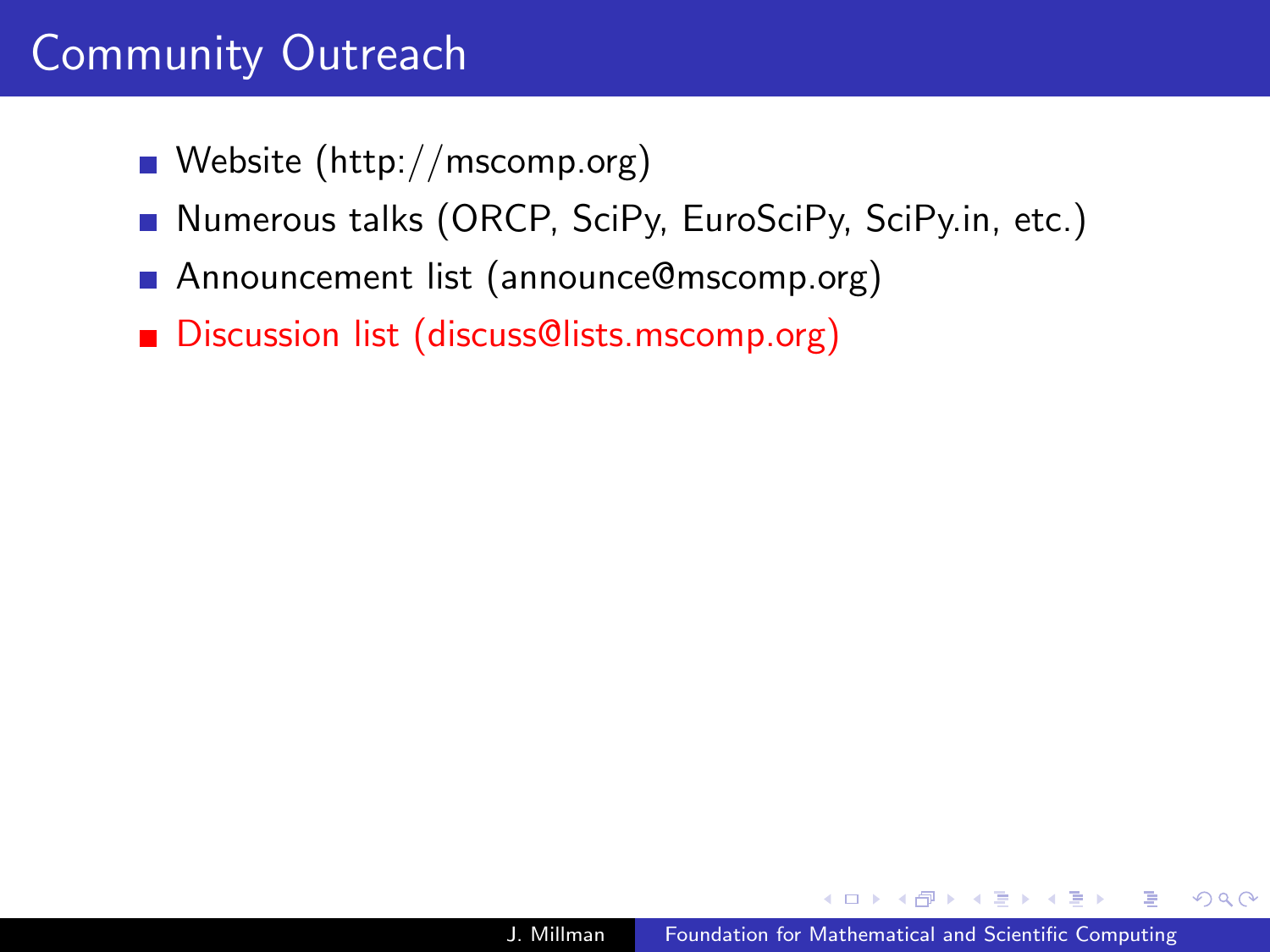# S2I2 Exploratory Workshop

Open Source Software as a Foundation for Scientific Research ■ <http://wstein.org/grants/2010-si2/> Friday, July 30th and Saturday, July 31st

<span id="page-32-0"></span> $QQ$